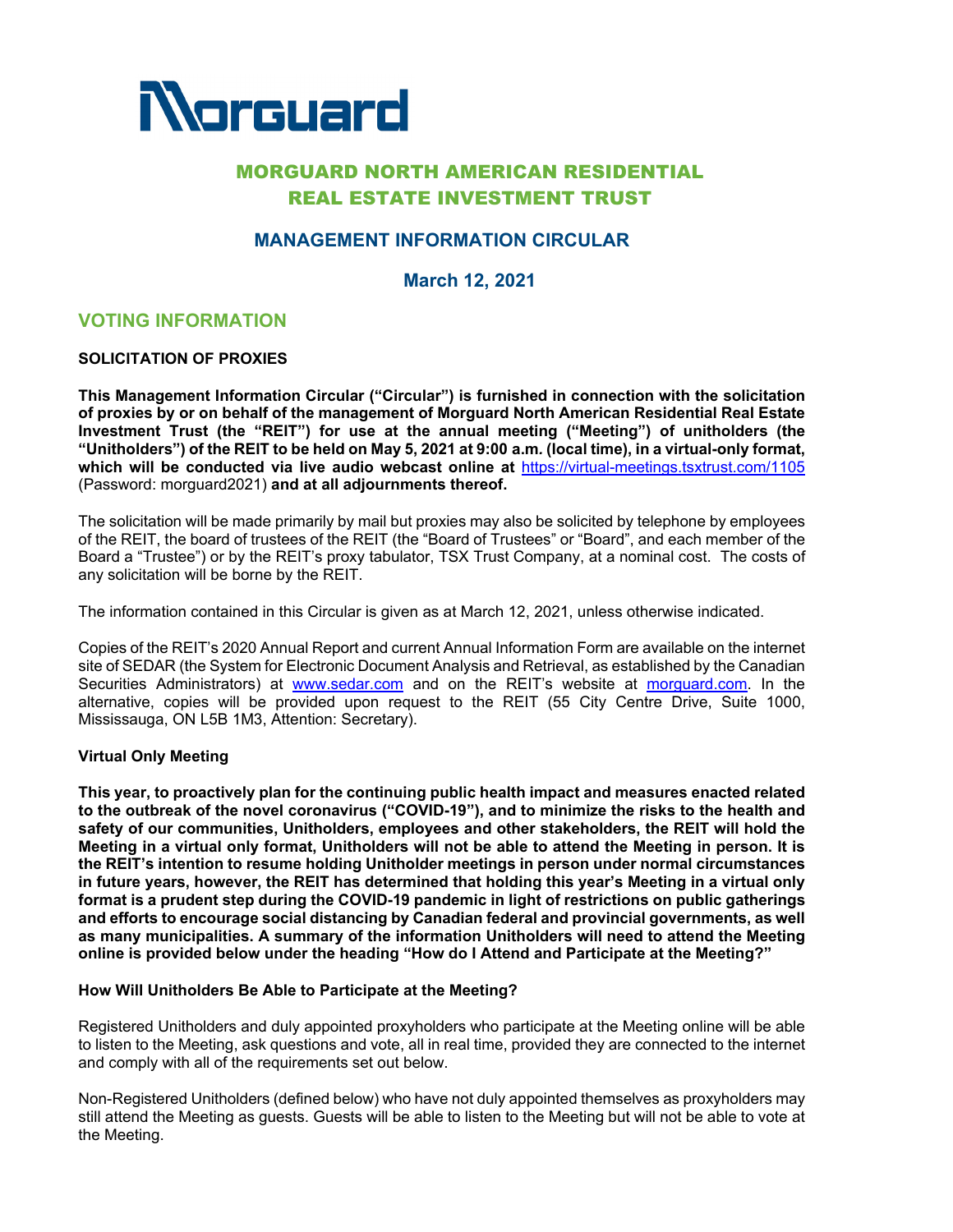Unitholders who wish to appoint a person other than the management nominees identified in the form of proxy or voting instruction form (including a Non-Registered Unitholder who wishes to appoint himself or herself to attend the virtual meeting) must carefully follow the instructions in the attached Information Circular and on their form of proxy or voting instruction form.

Additional instructions are provided in the enclosed Virtual Meeting Guide. If you have any questions or require further information with regard to voting your Units, please contact TSX Trust Company toll-free in North America at 1-866-600-5869 or by email at tmxeinvestorservices@tmx.com.

## **Eligibility for Voting**

Only Unitholders of record at the close of business on March 15, 2021 (the "Record Date") are entitled to vote at the Meeting, even though they may have since that date disposed of their Units, and, except as otherwise determined from time to time by the Trustees, no Unitholder becoming such after the Record Date will be entitled to receive notice of and vote at such Meeting or any adjournment thereof or to be treated as a Unitholder of record for purposes of such other action.

## **Appointment of Proxies**

The persons named in the enclosed form of proxy are members of Management. **Each Unitholder has the right to appoint a person other than the persons named in the enclosed form of proxy, who need not be a Unitholder, to represent the Unitholder at the Meeting.** This right may be exercised by inserting the name of the person to be appointed by the Unitholder in the space provided in the form of proxy or by completing another proper form of proxy.

Proxies must be deposited with the REIT, c/o TSX Trust Company, 301-100 Adelaide Street W., Toronto ON M5H 4H1 Attention: Proxy Department, tmxeinvestorservices@tmx.com, 1-866-600-5869, so as to arrive not later than 5:00 p.m. (local time) on May 3, 2021, or, if the Meeting is adjourned, no later than 5:00 p.m. (local time) on the second last business day before the date of the adjourned meeting.

#### **Voting of Units Represented by Proxy**

On any ballot that may be called for, the persons designated in the enclosed form of proxy will vote for or against or withhold from voting the units in the REIT (the "Units") in respect of which they are appointed by proxy in accordance with instructions of the Unitholder indicated on the proxy. **In the absence of instructions with respect to a particular resolution, the Units will be voted in favour of the resolution as indicated under the appropriate heading in this Circular.**

**The enclosed form of proxy confers discretionary authority with respect to amendments or variations to the matters identified in the notice of meeting and other matters which may properly come before the Meeting.** Management is not aware of any amendments, variations or other matters to come before the Meeting.

# **ATTENDANCE AND VOTING**

Only registered holders of Units, or the persons they appoint as their proxies, are permitted to attend, speak at and vote on all matters that may properly come before the Meeting. Each Unit entitles the holder to one vote for each Unit held.

# **Non-Registered Holders**

In many cases, Units beneficially owned by a Unitholder (a "Non-Registered Holder") are registered either:

j

(a) In the name of an intermediary (an "Intermediary") that the Non-Registered Holder deals with in respect of the Units, such as, among others, banks, trust companies, securities dealers or brokers and trustees or administrators of self administered RRSPs, RRIFs, RESPs and similar plans; or,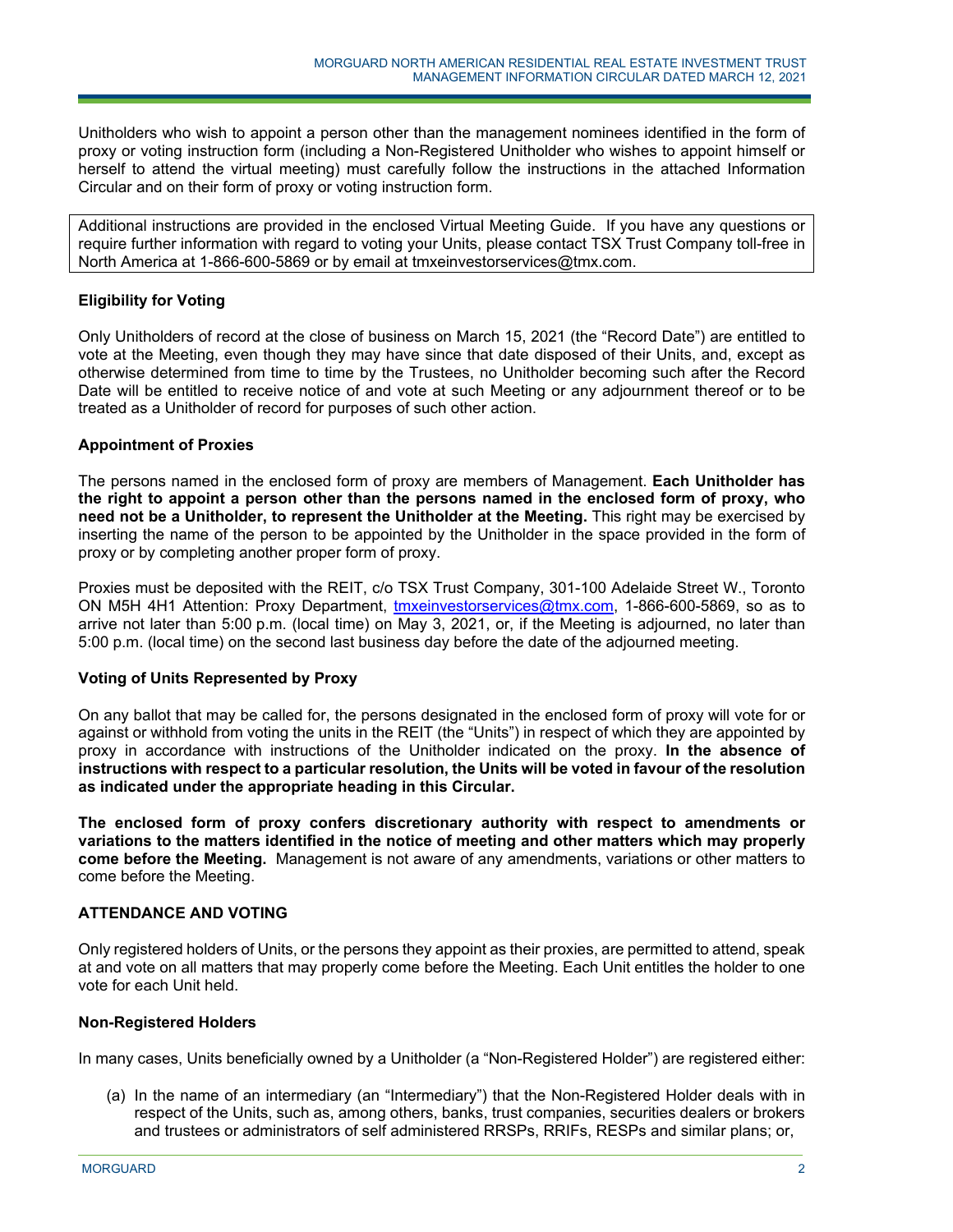(b) In the name of a clearing agency (such as The Canadian Depository for Securities Limited) of which the Intermediary is a participant.

In accordance with the requirements of National Instrument 54-101, the REIT has distributed copies of the notice of meeting, Circular, the form of proxy for Unitholders and the REIT's audited consolidated financial statements for the year ended December 31, 2020 and management's discussion and analysis ("MD&A") (collectively, the "Meeting Materials") to the clearing agencies and Intermediaries for onward distribution to Non-Registered Holders.

Intermediaries are required to forward Meeting Materials to Non-Registered Holders unless a Non-Registered Holder has waived the right to receive them. Typically, Intermediaries will use a service company (such as ADP Independent Investor Communications Corporation) to forward the Meeting Materials to Non-Registered Holders. Generally, Non-Registered Holders of Units who have not waived the right to receive Meeting Materials will either:

- (a) Be given a proxy which has already been signed by the Intermediary (typically by a facsimile, stamped signature) which is restricted as to the number of Units beneficially owned by the Non-Registered Holder, but which is otherwise uncompleted. This form of proxy need *not* be signed by the Non-Registered Holder. In this case, the Non-Registered Holder who wishes to submit a proxy should otherwise properly complete the form of proxy and deposit it with TSX Trust Company, as described above; or
- (b) More typically, be given a voting instruction form which must be completed and signed by the Non-Registered Holder of Units in accordance with the directions on the voting instruction form (which may, in some cases, permit the completion of the voting instruction form by telephone or internet).

The purpose of these procedures is to permit Non-Registered Holders to direct the voting of the Units they beneficially own. Should a Non-Registered Holder of Units who receives either a proxy or a voting instruction form wish to attend and vote at the Meeting in person (or have another person attend and vote on behalf of the Non-Registered Holder), the Non-Registered Holder should strike out the names of the persons named in the proxy and insert the Non-Registered Holder's (or such other person's) name in the blank space provided or, in the case of a voting instruction form, follow the corresponding instructions on the form. *In either case, Non-Registered Holders of Units should carefully follow the instructions of their Intermediaries and their service companies.*

# **Revocation of Proxies**

A Unitholder who has given a proxy may revoke the proxy by an instrument in writing, including another proxy bearing a later date, duly executed by the Unitholder or by his or her attorney authorized in writing, deposited with the REIT as provided above. A Unitholder may also revoke a proxy in any other manner permitted by law.

**A Non-Registered Holder of Units may revoke a voting instruction form or a waiver of the right to receive Meeting Materials and to vote given which has been given to an Intermediary at any time by written notice to the Intermediary, except that an Intermediary is not required to act on a revocation of voting instructions form or a waiver of the right to receive Meeting Materials and to vote that is not received by the Intermediary at least seven days prior to the Meeting.** 

# **VOTING UNITS AND PRINCIPAL HOLDERS THEREOF**

j

The Units and the special voting units (the "Special Voting Units", and together with the Units, the "Voting Units") of the Trust represented by proxies will be voted or withheld from voting in accordance with the instructions of the Unitholder on any ballot that may be called for and, if the Unitholder specifies a choice with respect to any matter to be acted upon at the Meeting, Voting Units represented by properly executed proxies will be voted accordingly.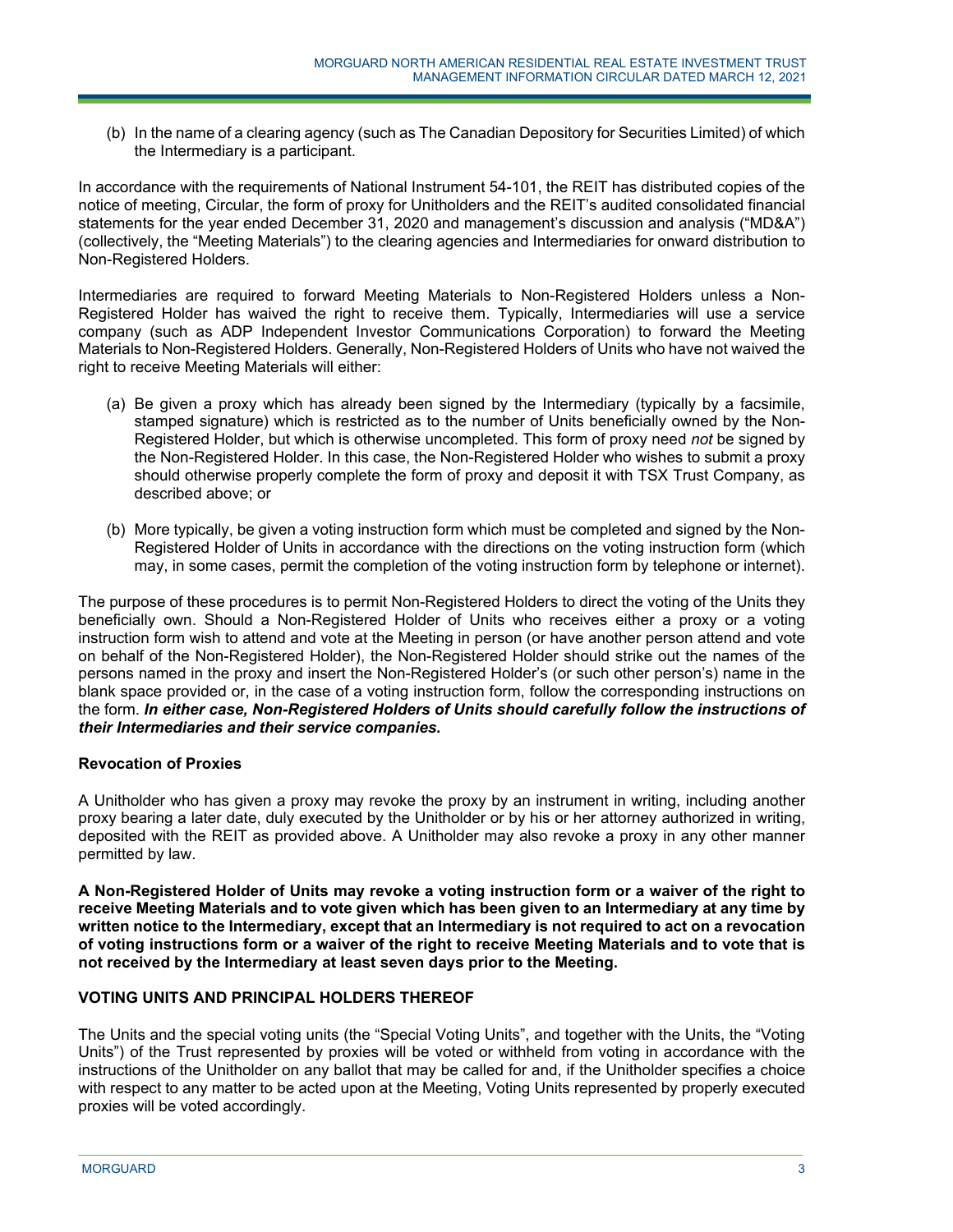On March 12, 2021, the REIT had outstanding a total of 39,027,252 Units, each carrying the right to one vote per Unit, and 17,223,090 Special Voting Units, each carrying the right to one vote per Special Voting Unit. All Unitholders of record at the close of business on March 15, 2021, the record date established for the Meeting, will be entitled to vote at the Meeting, or any adjournment thereof, either in person or by proxy.

To the best of the knowledge of the Trustees and officers of the REIT, no person beneficially owns, directly or indirectly, or exercises control or direction over, Voting Units carrying more than 10% of the votes attached to all Voting Units, other than the following:

| <b>Unitholder</b>           | <b>Approximate Number of Voting</b><br><b>Units Beneficially Owned or Over</b><br><b>Which Control or Direction</b><br>is Exercised | Approximate % of<br><b>Outstanding Voting Units</b> |  |
|-----------------------------|-------------------------------------------------------------------------------------------------------------------------------------|-----------------------------------------------------|--|
| <b>Morguard Corporation</b> | 7.944.166 Units<br>17,223,090 Special Voting Units                                                                                  | 44.74% effective interest                           |  |

# **MATTERS TO BE ACTED UPON AT THE MEETING**

## **Audited Consolidated Financial Statements**

The audited consolidated financial statements of the REIT for the year ended December 31, 2020 are mailed to Unitholders who requested that they receive such report with this Circular and are also available at www.morguard.com and www.sedar.com.

## **Election of Trustees**

Trustees are to be elected annually by resolution of a majority of votes cast at a meeting of Unitholders. The number of Trustees to be elected at the Meeting is seven. All of the nominees are currently Trustees of the REIT and have been Trustees since the dates indicated in the tables included below.

The Board of Trustees has adopted a policy that entitles each Unitholder to vote for each nominee on an individual basis.

The Board has also adopted a policy stipulating that if the votes in favour of the election of a nominee at a Unitholders' meeting represent less than a majority of the Units voted and withheld, the nominee will be expected to submit to the Board his or her resignation, to take effect upon acceptance by the Board. The Board will then have 90 days to accept the resignation, during which time an alternate Board member may be appointed. The Board, however, may reject the resignation under extenuating circumstances.

**The persons named in the enclosed form of proxy intend to vote for the election of the proposed nominees whose names are set out below, unless the Unitholder who has given such proxy has directed that the Units represented thereby be withheld from voting in the election of Trustees.** Management does not contemplate that any of the proposed nominees will be unable to serve as Trustee, but if that should occur for any reason prior to the Meeting, the persons named in the enclosed form of proxy reserve the right to vote for another nominee in their discretion. Each Trustee elected at the Meeting will hold office until the next annual meeting or until his or her successor is duly elected or appointed in accordance with the REIT's declaration of trust, as amended from time to time (the "Declaration of Trust").

# **Appointment of Auditors**

The persons named in the enclosed form of proxy intend to vote in favour of the resolution appointing Ernst & Young LLP as auditors of the REIT, to hold office until the next annual meeting of Unitholders or until their successors are appointed, and authorizing the Trustees to fix the remuneration of the auditors, unless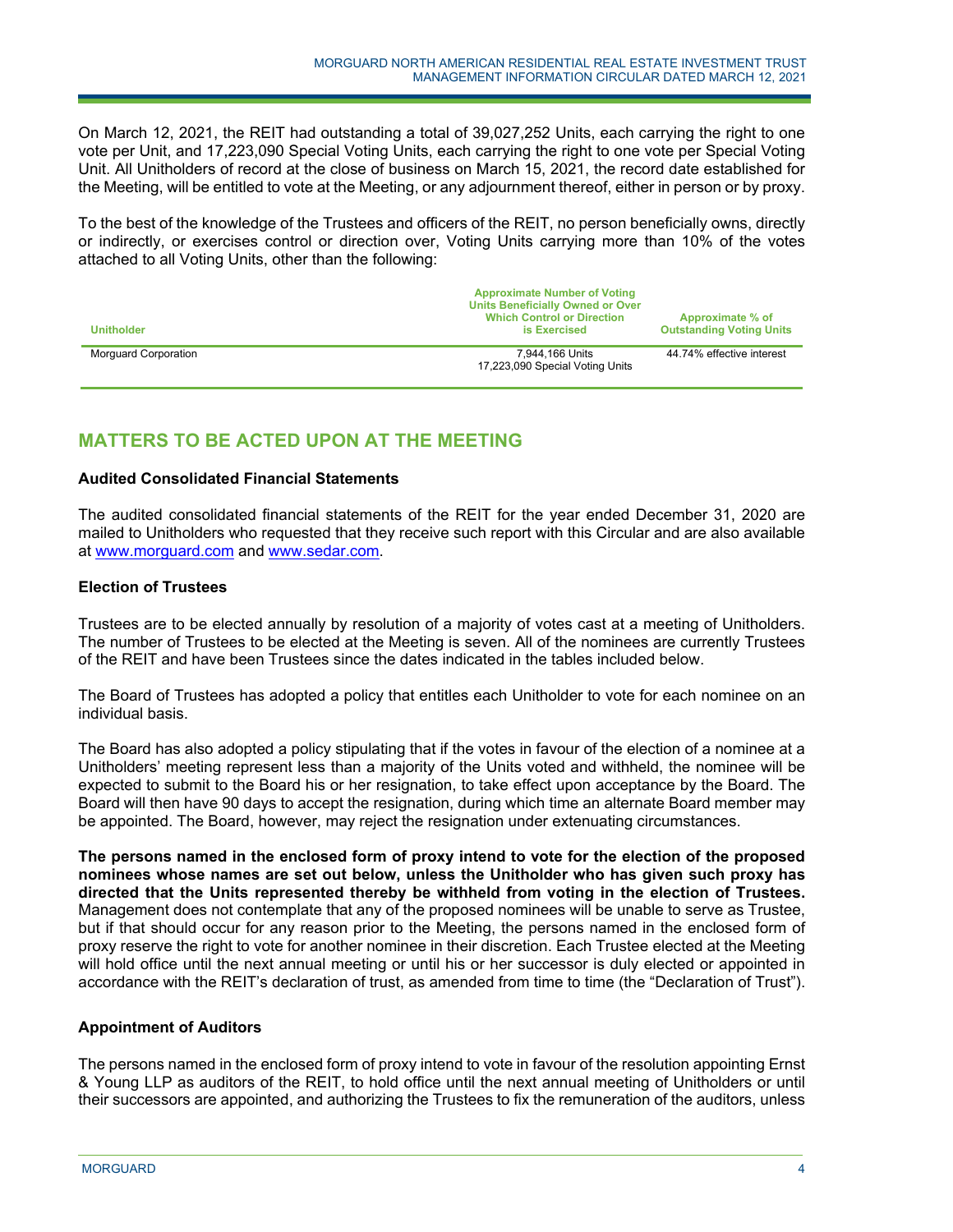the Unitholder who has given the proxy has directed that the Units represented thereby be withheld from voting in respect of the appointment of auditors.

Ernst & Young LLP, Chartered Professional Accountants, is the principal external auditor of the REIT and has served in that capacity since the REIT's initial public offering that was completed on April 18, 2012. From time to time, Ernst & Young LLP also provides consulting and non-audit services to the REIT. It is the policy of the Audit Committee to pre-approve audit and audit-related services as well as non-audit services and to consider whether the provision of services other than audit services is compatible with maintaining the auditors' independence.

The following table sets forth the fees billed by Ernst & Young LLP to the REIT for the fiscal years ended December 31, 2020 and 2019.

| <b>Service Performed</b>          | 2020      | 2019      |
|-----------------------------------|-----------|-----------|
| Audit fees (1)                    | \$380,000 | \$496,750 |
| Audit-related fees <sup>(2)</sup> | 31,500    | 31,500    |
| Tax & other services $(3)$        | -         |           |
| <b>Total fees</b>                 | \$411,500 | \$528,250 |

Notes:

(1) Audit fees mean billings for professional services rendered by the REIT's external auditor for the audit and review of the REIT's consolidated financial statements or services that are normally provided by the external auditor in connection with statutory and regulatory filings or engagements. Fees are captured as they relate to the most recent auditor's opinion (not the REIT's fiscal year).

- (2) Audit-related fees mean billings for assurance and related services that are reasonably related to performance of the audit or review of the REIT's consolidated financial statements, but not reported as audit fees. More specifically, these services would include, among others, employee benefit plan audits, due diligence related to mergers and acquisitions, accounting consultations and audits in connection with acquisitions, non-attest internal control reviews, attest services that are not required by statute or regulation and consultations concerning financial accounting and reporting standards. Fees are typically captured on an annual basis coinciding with the REIT's fiscal year.
- (3) Tax fees mean billings for professional services for tax compliance, tax advice, and tax planning. Other services mean fees not meeting the other fee classifications. Fees are typically captured on an annual basis coinciding with the REIT's fiscal year.

#### **Nominees for Election to the Board of Trustees**

j

The following table sets out certain information with respect to the persons proposed for nomination for election as Trustees, including whether an individual is an independent trustee ("Independent Trustee") and the number of Units beneficially owned, or over which control or direction is exercised as at the date of this Circular. Unless otherwise indicated, the persons named below have been in their principal occupations for more than five years.

[Remainder of the page left intentionally blank.]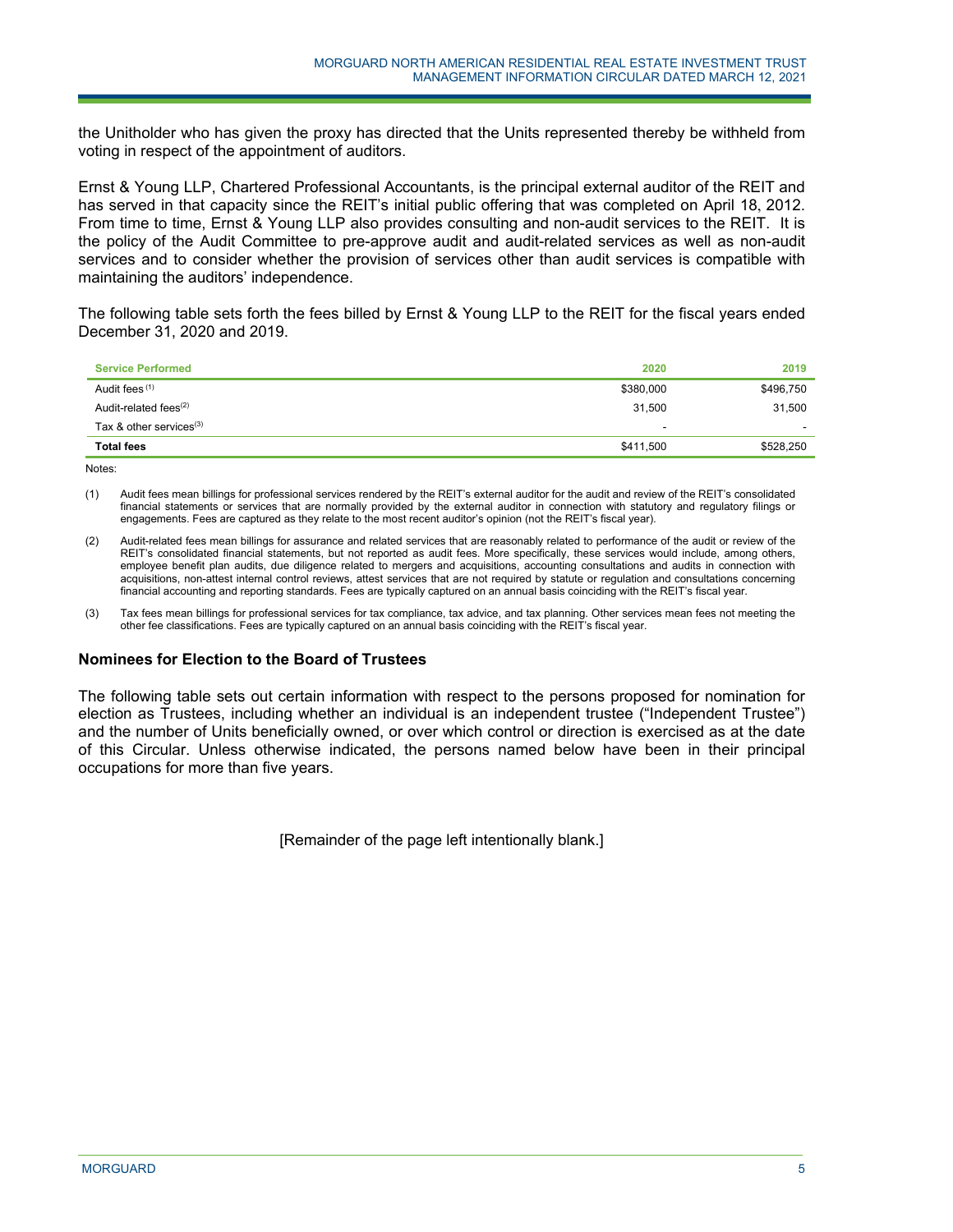Each Trustee elected at the Meeting will hold office until the next annual meeting, or until his or her successor is duly elected or appointed in accordance with the Declaration of Trust.

| <b>Avtar T. Bains</b><br>Vancouver, British Columbia,<br>Canada<br>Trustee since April 18, 2012<br><b>Lead Trustee</b><br>Independent | Mr. Bains is the President of Premise Properties Ltd., a boutique real estate firm. Mr. Bains is an established<br>real estate professional with a career spanning over 30 years with Colliers International, where he was the<br>Executive Vice President. National Investment Team when he departed in 2011. Mr. Bains brokered the<br>sales of numerous notable properties across Canada, and he maintains strong relationships in local, national<br>and international real estate markets. Mr. Bains is involved in various charitable and volunteer endeavors,<br>and is a speaker for several organizations across Canada, including the Urban Land Institute, the Vancouver<br>and Toronto Real Estate Forums and the University of British Columbia.<br>Public company directorships in the past five years:<br>None                                                                                                                                                                                                                                                                                                                                                                                                                                                                                                                                                                                                                                                                                                                                     |                           |              |                                             |                         |  |
|---------------------------------------------------------------------------------------------------------------------------------------|-------------------------------------------------------------------------------------------------------------------------------------------------------------------------------------------------------------------------------------------------------------------------------------------------------------------------------------------------------------------------------------------------------------------------------------------------------------------------------------------------------------------------------------------------------------------------------------------------------------------------------------------------------------------------------------------------------------------------------------------------------------------------------------------------------------------------------------------------------------------------------------------------------------------------------------------------------------------------------------------------------------------------------------------------------------------------------------------------------------------------------------------------------------------------------------------------------------------------------------------------------------------------------------------------------------------------------------------------------------------------------------------------------------------------------------------------------------------------------------------------------------------------------------------------------------------|---------------------------|--------------|---------------------------------------------|-------------------------|--|
| Board/Committee membership                                                                                                            | <b>Overall attendance</b>                                                                                                                                                                                                                                                                                                                                                                                                                                                                                                                                                                                                                                                                                                                                                                                                                                                                                                                                                                                                                                                                                                                                                                                                                                                                                                                                                                                                                                                                                                                                         |                           | <b>Units</b> | <b>Securities held</b><br><b>Debentures</b> | Total value of<br>stock |  |
| Board<br><b>Compensation &amp; Governance</b><br>Investment                                                                           | 5 of 5<br>3 of 3                                                                                                                                                                                                                                                                                                                                                                                                                                                                                                                                                                                                                                                                                                                                                                                                                                                                                                                                                                                                                                                                                                                                                                                                                                                                                                                                                                                                                                                                                                                                                  | 100%<br>100%              | 15,000       | Nil                                         | \$236,400               |  |
| Dino Chiesa<br>Toronto, Ontario, Canada<br>Trustee since April 18, 2012<br>Independent                                                | Mr. Chiesa is Principal, Chiesa Group, commercial property investors, and Chair of Sienna Senior Living<br>(formerly Leisureworld), one of Canada's largest owners of long-term care facilities. Mr. Chiesa is past Chair<br>of the Board of Directors of Canada Mortgage and Housing Corporation (CMHC), a position he held from<br>2005 to 2012, and a board he had served as a member of since 2001. Prior to this, Mr. Chiesa served as<br>Vice Chair of Canadian Apartment Properties Real Estate Investment Trust (CAPREIT) and Chief Executive<br>Officer of Residential Equities REIT. He also served as the Assistant Deputy Minister of Ontario's Ministry of<br>Municipal Affairs and Housing, Chief Executive Officer of the Ontario Housing Corporation, Chief Executive<br>Officer of the Ontario Mortgage Corporation and was with CMHC from 1975 to 1987.<br>Mr. Chiesa also participates on the boards of various community-based organizations, is the past Chair of<br>the board of directors of Create TO, is past Chair for Villa Charities Inc., sits on the Advisory Board for the<br>Schulich School of Business at York University, and sits on the President's Expert Advisory Committee on<br>Real Estate and Development Strategy for Ryerson University. Mr. Chiesa holds a Bachelor of Economics<br>degree from McMaster University.<br>Public company directorships in the past five years:<br>Sienna Senior Living Inc. (formerly Leisureworld Senior Care Corporation) (2010 – present)<br>GFL Environmental Inc. (2007-present) |                           |              |                                             |                         |  |
| Board/Committee membership                                                                                                            |                                                                                                                                                                                                                                                                                                                                                                                                                                                                                                                                                                                                                                                                                                                                                                                                                                                                                                                                                                                                                                                                                                                                                                                                                                                                                                                                                                                                                                                                                                                                                                   | <b>Overall attendance</b> | <b>Units</b> | <b>Securities held</b><br><b>Debentures</b> | Total value of<br>stock |  |
| Board<br>Audit<br>Investment                                                                                                          | $5$ of $5$<br>4 of 4                                                                                                                                                                                                                                                                                                                                                                                                                                                                                                                                                                                                                                                                                                                                                                                                                                                                                                                                                                                                                                                                                                                                                                                                                                                                                                                                                                                                                                                                                                                                              | 75%<br>75%                | 10,100       | nil                                         | \$159,176               |  |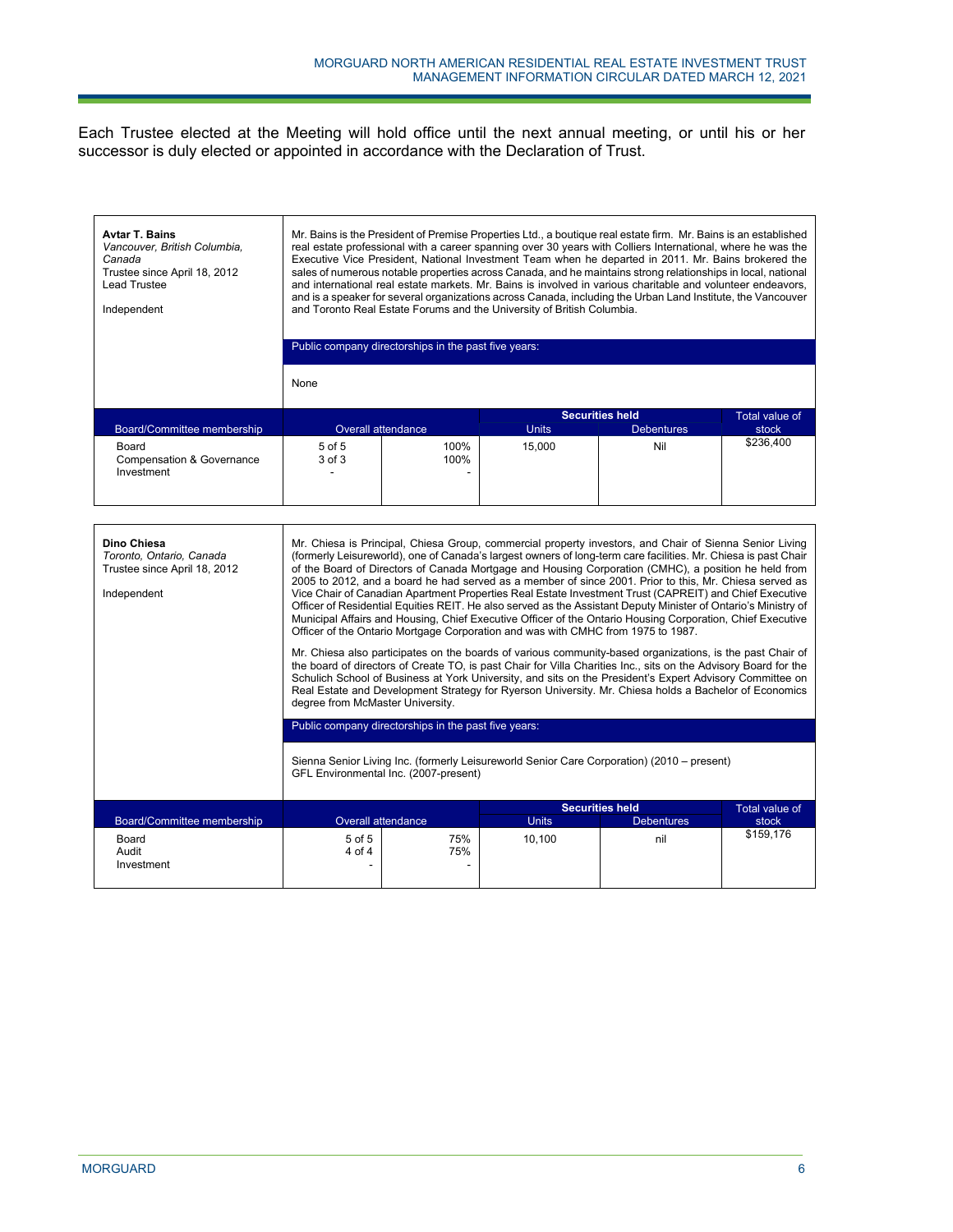| <b>Mel Leiderman</b><br>Toronto, Ontario, Canada<br>Trustee since April 18, 2012<br>Independent |                                                                        |                                                      | Mel Leiderman, FCPA, FCA, ICD.D, is a senior consultant of Lipton LLP, Chartered Professional<br>Accountants. He has over 30 years' experience specializing in providing advisory services, financing, tax,<br>estate and strategic planning. Mr. Leiderman consults to a broad range of clients in the real estate sector,<br>including commercial, industrial and residential property owners, property and subdivision developers,<br>residential and commercial construction companies and property management companies. Mr. Leiderman<br>has completed the Directors Education Program (ICD.D) and is a member of the Society of Trust and Estate<br>Practitioners. He serves on the board of directors and audit committee of Agnico Eagle Mines Limited, a<br>company listed on the TSX and New York Stock Exchange. Mr. Leiderman is a former member of the North<br>York General Hospital Foundation Professional Advisory Committee, a member of the Discipline Committee<br>of the Ontario Institute of Chartered Accountants from 2002 to 2011, a member of the Accounting Standards<br>Board (CICA) Private Enterprise Advisory Committee from 2010 to 2013, and a member of the Professional<br>Conduct Committee of the Chartered Professional Accountants of Ontario from 2011 to 2016.<br>Mr. Leiderman was a director of Colossus Minerals Inc. from August 2011 to November 2013; in January<br>2014 Colossus Minerals Inc. filed a notice of intention to make a proposal under the Bankruptcy and<br>Insolvency Act (Canada) and was de-listed from the TSX. On April 30, 2014 Colossus Minerals Inc.<br>completed its court approved proposal and plan of reorganization. |                        |                |
|-------------------------------------------------------------------------------------------------|------------------------------------------------------------------------|------------------------------------------------------|--------------------------------------------------------------------------------------------------------------------------------------------------------------------------------------------------------------------------------------------------------------------------------------------------------------------------------------------------------------------------------------------------------------------------------------------------------------------------------------------------------------------------------------------------------------------------------------------------------------------------------------------------------------------------------------------------------------------------------------------------------------------------------------------------------------------------------------------------------------------------------------------------------------------------------------------------------------------------------------------------------------------------------------------------------------------------------------------------------------------------------------------------------------------------------------------------------------------------------------------------------------------------------------------------------------------------------------------------------------------------------------------------------------------------------------------------------------------------------------------------------------------------------------------------------------------------------------------------------------------------------------------------------------------------------------------------|------------------------|----------------|
|                                                                                                 |                                                                        | Public company directorships in the past five years: |                                                                                                                                                                                                                                                                                                                                                                                                                                                                                                                                                                                                                                                                                                                                                                                                                                                                                                                                                                                                                                                                                                                                                                                                                                                                                                                                                                                                                                                                                                                                                                                                                                                                                                  |                        |                |
|                                                                                                 | Agnico Eagle Mines Limited (2003 - present)<br>RONA Inc. (2016 - 2016) |                                                      |                                                                                                                                                                                                                                                                                                                                                                                                                                                                                                                                                                                                                                                                                                                                                                                                                                                                                                                                                                                                                                                                                                                                                                                                                                                                                                                                                                                                                                                                                                                                                                                                                                                                                                  |                        |                |
|                                                                                                 |                                                                        |                                                      |                                                                                                                                                                                                                                                                                                                                                                                                                                                                                                                                                                                                                                                                                                                                                                                                                                                                                                                                                                                                                                                                                                                                                                                                                                                                                                                                                                                                                                                                                                                                                                                                                                                                                                  | <b>Securities held</b> | Total value of |
| Board/Committee membership                                                                      |                                                                        | <b>Overall attendance</b>                            | <b>Units</b>                                                                                                                                                                                                                                                                                                                                                                                                                                                                                                                                                                                                                                                                                                                                                                                                                                                                                                                                                                                                                                                                                                                                                                                                                                                                                                                                                                                                                                                                                                                                                                                                                                                                                     | <b>Debentures</b>      | stock          |
| Board<br>Audit                                                                                  | $5$ of $5$<br>4 of 4                                                   | 100%<br>100%                                         | 27.500                                                                                                                                                                                                                                                                                                                                                                                                                                                                                                                                                                                                                                                                                                                                                                                                                                                                                                                                                                                                                                                                                                                                                                                                                                                                                                                                                                                                                                                                                                                                                                                                                                                                                           | nil                    | \$433.400      |

| <b>Frank Munsters</b><br>Toronto, Ontario, Canada<br>Trustee since March 1, 2012<br>Independent      | Mr. Munsters is a corporate director and senior executive with over forty years' experience in the finance<br>and real estate industries. Mr. Munsters spent much of his career with the Royal Bank of Canada, where he<br>rose to the position of Vice President, Corporate Banking/National Accounts. Mr. Munsters joined Morguard<br>in 1994 and served as Vice President, Credit and Banking from April 1, 1996 until his retirement on July 2,<br>2010.                                                                                                                                                                                                                                                                                                                                                                                                                                                                                                                                                                                  |              |              |                        |                |  |
|------------------------------------------------------------------------------------------------------|-----------------------------------------------------------------------------------------------------------------------------------------------------------------------------------------------------------------------------------------------------------------------------------------------------------------------------------------------------------------------------------------------------------------------------------------------------------------------------------------------------------------------------------------------------------------------------------------------------------------------------------------------------------------------------------------------------------------------------------------------------------------------------------------------------------------------------------------------------------------------------------------------------------------------------------------------------------------------------------------------------------------------------------------------|--------------|--------------|------------------------|----------------|--|
|                                                                                                      | Public company directorships in the past five years:                                                                                                                                                                                                                                                                                                                                                                                                                                                                                                                                                                                                                                                                                                                                                                                                                                                                                                                                                                                          |              |              |                        |                |  |
|                                                                                                      | None                                                                                                                                                                                                                                                                                                                                                                                                                                                                                                                                                                                                                                                                                                                                                                                                                                                                                                                                                                                                                                          |              |              |                        |                |  |
|                                                                                                      |                                                                                                                                                                                                                                                                                                                                                                                                                                                                                                                                                                                                                                                                                                                                                                                                                                                                                                                                                                                                                                               |              |              | <b>Securities held</b> | Total value of |  |
| Board/Committee membership                                                                           | <b>Overall attendance</b>                                                                                                                                                                                                                                                                                                                                                                                                                                                                                                                                                                                                                                                                                                                                                                                                                                                                                                                                                                                                                     |              | <b>Units</b> | <b>Debentures</b>      | stock          |  |
| Board<br><b>Compensation &amp; Governance</b>                                                        | 4 of 5<br>$2$ of $3$                                                                                                                                                                                                                                                                                                                                                                                                                                                                                                                                                                                                                                                                                                                                                                                                                                                                                                                                                                                                                          | 80%<br>67%   | 10,000       | nil                    | \$157,600      |  |
| <b>Bruce K. Robertson</b><br>Toronto, Ontario, Canada<br>Director since March 1, 2012<br>Independent | Mr. Robertson has served as Vice President, Investments of The Woodbridge Company Limited since<br>September 2013. Mr. Robertson previously served as a principal of Grandview Capital, a Canadian merchant<br>bank and prior thereto, as Senior Managing Partner of Brookfield Asset Management Inc., a specialty asset<br>management company listed on the New York Stock Exchange and the TSX. Mr. Robertson received his<br>Bachelor of Commerce (Honours) degree from Queens's University in 1988.<br>Mr. Robertson has served on the boards of directors of both private and publicly-listed companies. In January<br>2012, consistent with the business of Grandview Capital, Mr. Robertson was appointed to the board of Yellow<br>Media Inc. and was also appointed Chairman of the Financing Committee. In December 2012, Yellow Media<br>successfully completed a Plan of Arrangement pursuant to the Canada Business Corporations Act. Upon<br>completion of the arrangement, Mr. Robertson resigned from the board of directors. |              |              |                        |                |  |
|                                                                                                      | Public company directorships in the past five years:                                                                                                                                                                                                                                                                                                                                                                                                                                                                                                                                                                                                                                                                                                                                                                                                                                                                                                                                                                                          |              |              |                        |                |  |
|                                                                                                      | Morguard Corporation (2010 – present)<br>Acadian Timber Corp. (2018 - present)                                                                                                                                                                                                                                                                                                                                                                                                                                                                                                                                                                                                                                                                                                                                                                                                                                                                                                                                                                |              |              |                        |                |  |
|                                                                                                      |                                                                                                                                                                                                                                                                                                                                                                                                                                                                                                                                                                                                                                                                                                                                                                                                                                                                                                                                                                                                                                               |              |              | <b>Securities held</b> | Total value of |  |
| Board/Committee membership                                                                           | <b>Overall attendance</b>                                                                                                                                                                                                                                                                                                                                                                                                                                                                                                                                                                                                                                                                                                                                                                                                                                                                                                                                                                                                                     |              | <b>Units</b> | <b>Debentures</b>      | stock          |  |
| Board<br>Audit<br>Investment                                                                         | 5 of 5<br>4 of 4                                                                                                                                                                                                                                                                                                                                                                                                                                                                                                                                                                                                                                                                                                                                                                                                                                                                                                                                                                                                                              | 100%<br>100% | 417,060      | nil                    | \$6,572,866    |  |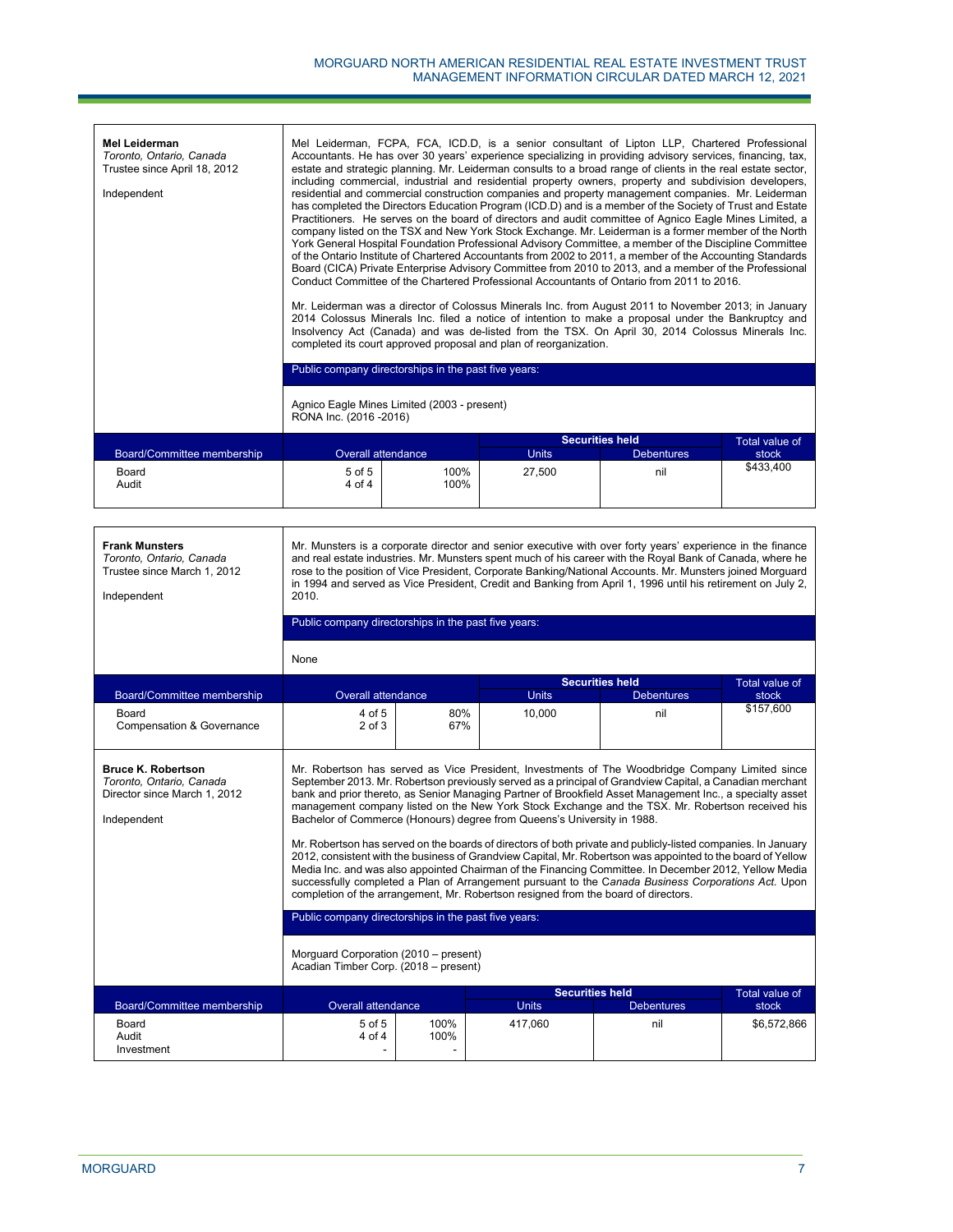| K. Rai Sahi<br>Mississauga, Ontario, Canada<br>Trustee since March 1, 2012<br>Chairman<br>Non-independent due to<br>ownership/control of 6,691,000<br>Common Shares (approximately<br>60.3%) of Morguard Corporation (1)<br>and a member of management | Mr. Sahi, FCPA, FCGA, is Chairman and Chief Executive Officer of Morguard Corporation, a major Canadian<br>public real estate and property management company.<br>Mr. Sahi has many years experience in public and private corporations including extensive experience<br>dealing with financial reporting, standards, and policy.<br>Public company directorships in the past five years:<br>Morguard Corporation (1990 – present)<br>Morguard Real Estate Investment Trust (1998 - present) |                                          |              |                        |                |
|--------------------------------------------------------------------------------------------------------------------------------------------------------------------------------------------------------------------------------------------------------|-----------------------------------------------------------------------------------------------------------------------------------------------------------------------------------------------------------------------------------------------------------------------------------------------------------------------------------------------------------------------------------------------------------------------------------------------------------------------------------------------|------------------------------------------|--------------|------------------------|----------------|
|                                                                                                                                                                                                                                                        | Temple Hotels Inc. (2015 - 2020)                                                                                                                                                                                                                                                                                                                                                                                                                                                              | TWC Enterprises Limited (1997 - present) |              |                        |                |
|                                                                                                                                                                                                                                                        |                                                                                                                                                                                                                                                                                                                                                                                                                                                                                               |                                          |              | <b>Securities held</b> | Total value of |
| Board/Committee membership                                                                                                                                                                                                                             | Overall attendance                                                                                                                                                                                                                                                                                                                                                                                                                                                                            |                                          | <b>Units</b> | <b>Debentures</b>      | stock          |
| Board<br>Investment                                                                                                                                                                                                                                    | 5 of 5                                                                                                                                                                                                                                                                                                                                                                                                                                                                                        | 100%                                     | 931,077      | nil                    | \$14,673,774   |
|                                                                                                                                                                                                                                                        |                                                                                                                                                                                                                                                                                                                                                                                                                                                                                               |                                          |              |                        |                |

|                                               | Public company directorships in the past five years: |                    |                        |                   |           |  |
|-----------------------------------------------|------------------------------------------------------|--------------------|------------------------|-------------------|-----------|--|
|                                               | None                                                 |                    |                        |                   |           |  |
|                                               |                                                      |                    | <b>Securities held</b> | Total value of    |           |  |
| Board/Committee membership                    |                                                      | Overall attendance | <b>Units</b>           | <b>Debentures</b> | stock     |  |
| Board<br><b>Compensation &amp; Governance</b> | $5$ of $5$<br>$3$ of $3$                             | 100%<br>100%       | 10,000                 | nil               | \$157,600 |  |

Notes:

(1) Morguard Corporation and its affiliates beneficially own 17,223,090 in Class B LP Units and 7,944,166 Units (approximately 44.74% effective interest) of the REIT**.**

# **EXECUTIVE COMPENSATION**

The executive officers of the REIT are employed by Morguard Corporation ("Morguard") and the REIT does not directly or indirectly pay any compensation to them. Any variability in compensation paid by Morguard to the executive officers of the REIT has no impact on the REIT's financial obligations, including its obligations under the Limited Partnership Agreement, the U.S. Management Agreements or the Services Agreement. See "Arrangements with Morguard" in the REIT's Annual Information Form dated February 16, 2021, which may be accessed electronically under the REIT's profile on SEDAR at www.sedar.com or on the REIT's website at www.morguard.com.

The total compensation received by the executive officers of the REIT is determined by Morguard in accordance with its executive compensation philosophy. For a detailed discussion of the objectives and elements of Morguard's compensation program, see the most recent Management Information Circular of Morguard (the "Morguard Circular"), which may be accessed electronically under Morguard's profile on SEDAR at www.sedar.com. As Messrs. Sahi and Newman qualify as a "Named Executive Officer" ("NEO"), under applicable Canadian securities law, compensation information for these executive officers is provided in this section. Ms. Flynn, Mr. Miatello, Mr. Talano, Ms. Sahi and Mr. Athey did not qualify as NEOs of the REIT in 2020; however, their compensation is expected to be consistent with the objectives and elements of Morguard's compensation program as discussed in the Morguard Circular. All references to stock appreciation rights, common shares and pensions in this section are in respect of Morguard.

For greater certainty, information contained on Morguard's profile on SEDAR at www.sedar.com, including the Morguard Circular, is not incorporated by reference into this Circular.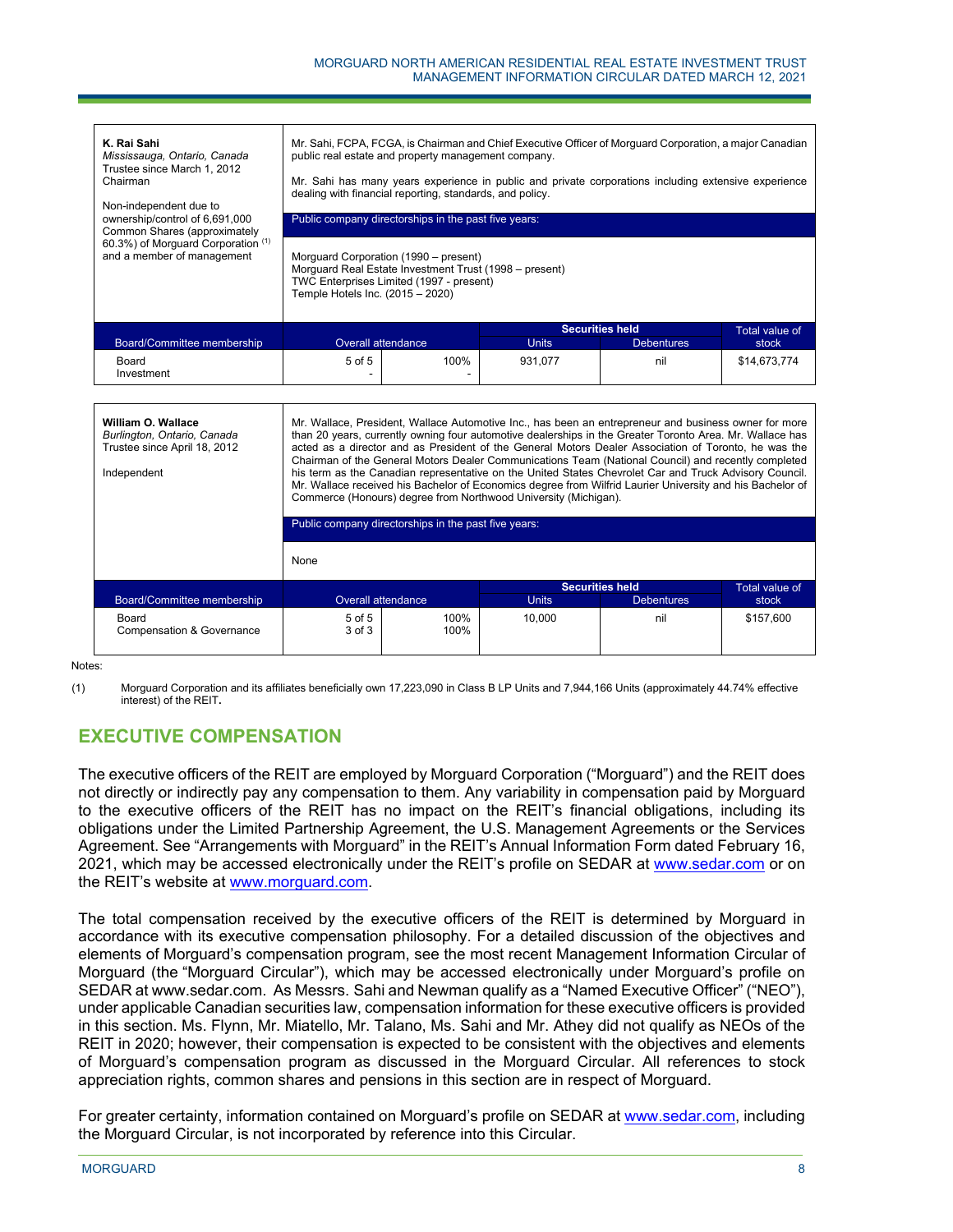During the most recently completed financial year, the NEOs and Trustees were not permitted to purchase financial instruments designed to hedge or offset a decrease in market value of the Units, or securities convertible into Units, granted as compensation or held, directly or indirectly, by the particular NEO or Trustee.

It is the mandate of the Board to monitor and evaluate the Chief Executive Officer and senior executives and to ensure management succession planning. Annually, the Board reviews the management and meets with Morguard to review diversity, talent management and succession planning. While the REIT has not adopted a target regarding the representation of Designated Groups in executive officer positions, the REIT encourages Morguard to ensure diversity is embedded in talent management practices.

#### **Summary Compensation Table**

The following discussion is intended to supplement the information concerning executive compensation that appears in the table that follows. The executive officers of the REIT are employed by Morguard and the REIT does not determine the amounts payable to the executive officers or, directly or indirectly, pay any compensation to them. The disclosure below is provided to comply with applicable Canadian securities laws.

The REIT's NEOs during the year ended December 31, 2020 are K. Rai Sahi (Chief Executive Officer) and Christopher A. Newman (Chief Financial Officer). The following table sets out information concerning the fiscal 2020 compensation that was earned by, paid to, or awarded to the NEOs of the REIT, based on the amount of time that was attributable to the services that the NEOs provided to the REIT.

|                                                 |                      | <b>Annual</b><br><b>Compensation</b> |                                 | <b>Long-term Compensation</b><br><b>Awards</b> |                                          |                                       |                                           |                                                           |                                                       |  |
|-------------------------------------------------|----------------------|--------------------------------------|---------------------------------|------------------------------------------------|------------------------------------------|---------------------------------------|-------------------------------------------|-----------------------------------------------------------|-------------------------------------------------------|--|
| Name and<br><b>Principal</b><br><b>Position</b> | Year                 | <b>Salary</b><br>$($ \$)             | <b>Bonus</b><br>$($ \$)         | <b>SARs</b><br><b>Granted</b><br>(# )          | <b>SARs</b><br><b>Granted</b><br>$($ \$) | <b>LTIP</b><br><b>Payout</b><br>$(5)$ | <b>Pension</b><br><b>Value</b><br>$($ \$) | <b>All Other</b><br>Compensation <sup>(1)</sup><br>$($ \$ | <b>Total</b><br>Compensation <sup>(2)</sup><br>$($ \$ |  |
| K. RAI SAHI <sup>(3)</sup>                      | 2020<br>2019<br>2018 | 237.583<br>231.789<br>226,135        | 240.000<br>329.140<br>321,112   | nil<br>nil<br>nil                              | nil<br>nil<br>nil                        | nil<br>nil<br>nil                     | 14,747<br>14,840<br>14,747                | 21,531<br>22,154<br>22,418                                | 513,862<br>597,995<br>584,412                         |  |
| CHRISTOPHER A.<br>$N$ EWMAN <sup>(2)</sup> (3)  | 2020<br>2019<br>2018 | 76,000<br>73.238<br>8,320            | 30,400<br>28.800<br>3,323       | nil<br>nil<br>10,000                           | nil<br>nil<br>nil                        | nil<br>nil<br>nil                     | 1,710<br>1,465<br>149                     | 3,960<br>3,960<br>4,804                                   | 112,070<br>107,463<br>16,596                          |  |
| ROBERT<br>WRIGHT <sup>(3)(4)</sup>              | 2020<br>2019<br>2018 | ٠<br>nil                             | $\overline{\phantom{a}}$<br>nil | nil                                            | nil                                      | nil                                   | $\overline{\phantom{a}}$<br>nil           | 100.000                                                   | 100.000                                               |  |

Notes:

- (1) None of the NEOs are entitled to perquisites or other personal benefits which, in the aggregate, are expected to be worth over \$50,000 or over 10% of their base salary.
- (2) All compensation for Messrs. Sahi, Newman and Wright was paid by Morguard, and there is no reimbursement by the REIT for such compensation. Messrs. Sahi, Newman and Wright acted in a variety of capacities for Morguard, the REIT and their respective affiliates, and accordingly, the total compensation that Messrs. Sahi, Newman and Wright received from Morguard is not disclosed in this table, since total compensation is not solely attributable to the services that such individuals provided to the REIT. The allocation of the total compensation disclosed in this table was determined by Morguard solely for the purposes of this table, based on the time that was spent by Messrs. Sahi (approximately 20%), Newman (approximately 40%) (beginning November 19, 2018 and prorated to December 31, 2018) and Wright (approximately 40%) regarding REIT-related services. The portion of total compensation attributable to the REIT in respect of other executive officers, namely Ms. Flynn, Mr. Miatello, Mr. Athey, Ms. Sahi and Mr. Talano does not meet the definition of Named Executive Officer under applicable Canadian securities law.
- (3) The Named Executive Officers did not have a target incentive award for 2020 and any incentive awards were awarded by, and at the sole discretion, of Morguard.
- (4) Mr. Wright retired effective December 31, 2020.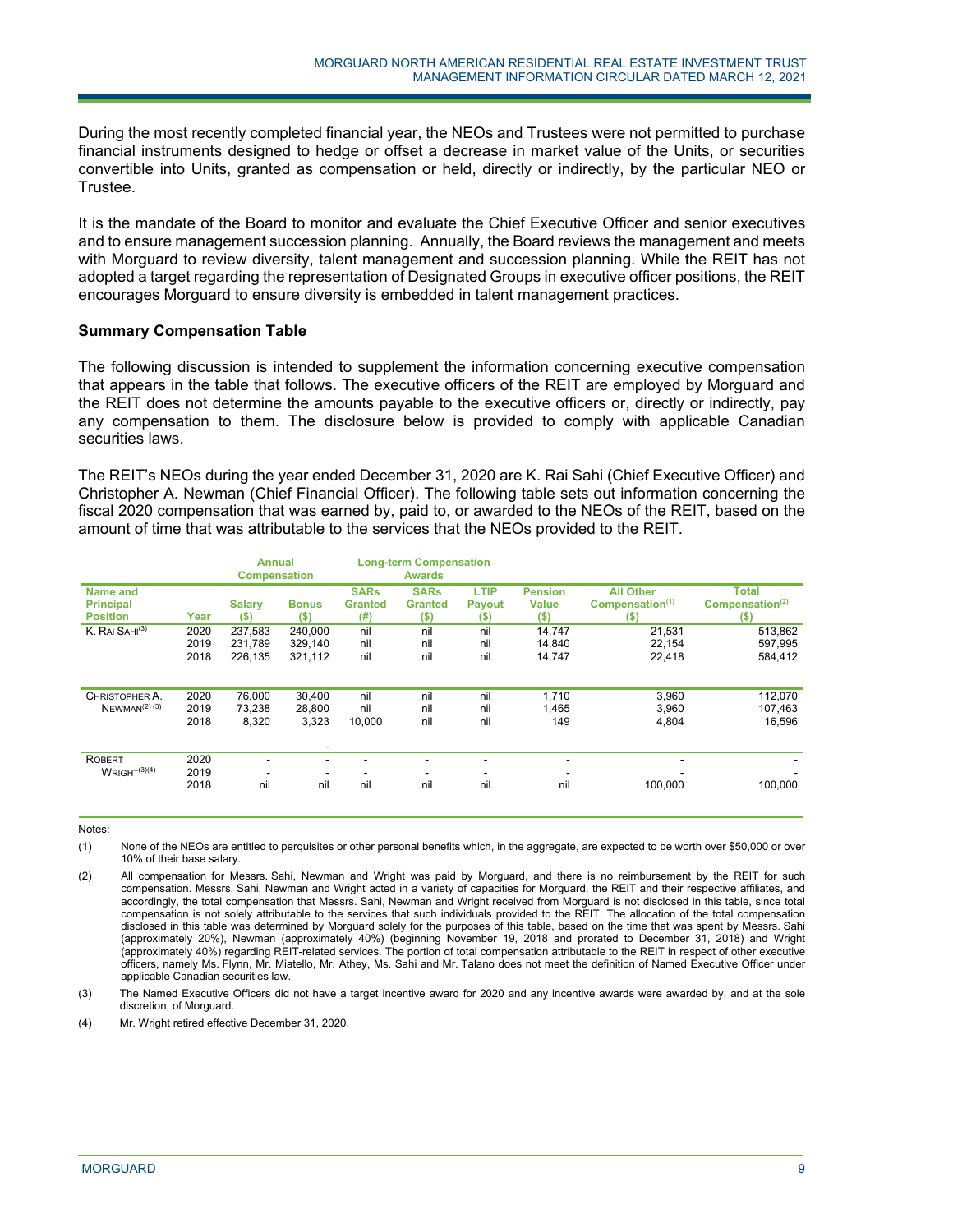## **INCENTIVE PLAN AWARDS**

#### **Outstanding Option Based Awards**

The following table sets forth all option-based awards outstanding for each Named Executive Officer as of December 31, 2020.

| <b>Name</b>               | <b>Number of</b><br><b>securities</b><br>underlying<br>unexercised options<br>$-$ (SARs) <sup>(1)</sup> | <b>Option exercise</b><br>price | <b>Option</b><br>expiration date | <b>Value of unexercised</b><br>options - SARs |
|---------------------------|---------------------------------------------------------------------------------------------------------|---------------------------------|----------------------------------|-----------------------------------------------|
| K. Rai Sahi               |                                                                                                         |                                 |                                  |                                               |
| Christopher A. Newman (1) | 10.000                                                                                                  | 184.00                          |                                  | nil                                           |
|                           |                                                                                                         |                                 |                                  |                                               |

Notes:

(1) SARs based on common shares of Morguard Corporation (TSX: MRC). SARs granted to Mr. Newman are compensation for Morguard Corporationrelated services and are included here for complete disclosure purposes only. All compensation related to SARs grants will be paid by Morguard Corporation and there is no reimbursement by the REIT for such compensation.

#### **Incentive Plan awards – Value Vested or Earned During the Year**

j

The following table shows the value of option-based awards that vested during the fiscal year ended December 31, 2020, as well as the non-equity incentive plan compensation earned during the year for each Named Executive Officer.

|                       | Option-based awards – value vested during |                                                                                    |
|-----------------------|-------------------------------------------|------------------------------------------------------------------------------------|
| <b>Name</b>           | the year<br>$SARS^{(1)}$<br>(S)           | Non-equity incentive plan compensation<br>- value earned during the year<br>(S)(2) |
| K. Rai Sahi           | $\overline{\phantom{0}}$                  | 1.200.000                                                                          |
| Christopher A. Newman | nil                                       | 76.000                                                                             |

Note:

(1) SARs granted to Mr. Newman are compensation for Morguard Corporation-related services and are included here for complete disclosure purposes only. All compensation related to SARs grants will be paid by Morguard Corporation and there is no reimbursement by the REIT for such compensation.

(2) Amounts reflect total 2020 non-equity incentive plan compensation. All compensation for Messrs. Sahi and Newman was paid by Morguard, and there is no reimbursement by the REIT for such compensation.

# *Stock Appreciation Rights*

Pursuant to Morguard's executive compensation plan, a stock appreciation right grants a participant the right to receive, from Morguard, a cash payment per right in an amount equal to the excess, if any, of: (i) the fair market value, as of the date redeemed, of the common shares of Morguard less (ii) the fair market value of the common shares of Morguard underlying the rights on the date of the grant and any amount required to be withheld by applicable law. Fair market value is defined as the closing price of the common shares of Morguard on the Toronto Stock Exchange ("TSX") for the trading day immediately preceding the applicable date.

Morguard's Human Resources, Compensation and Pension Committee (the "Morguard HR Committee") may determine when any stock appreciation right will become vested. However, in the absence of any other determination, vesting occurs: (i) as to one-tenth, on the first anniversary of the date of grant; and (ii) as to an additional one-tenth, on each of the second through tenth anniversaries of the date of grant. The Morguard HR Committee granted 10,000 stock appreciation rights to Mr. Newman in 2018 in connection with his services to the REIT and Morguard. No stock appreciation rights were granted in 2019 or 2020 in connection with services to the REIT.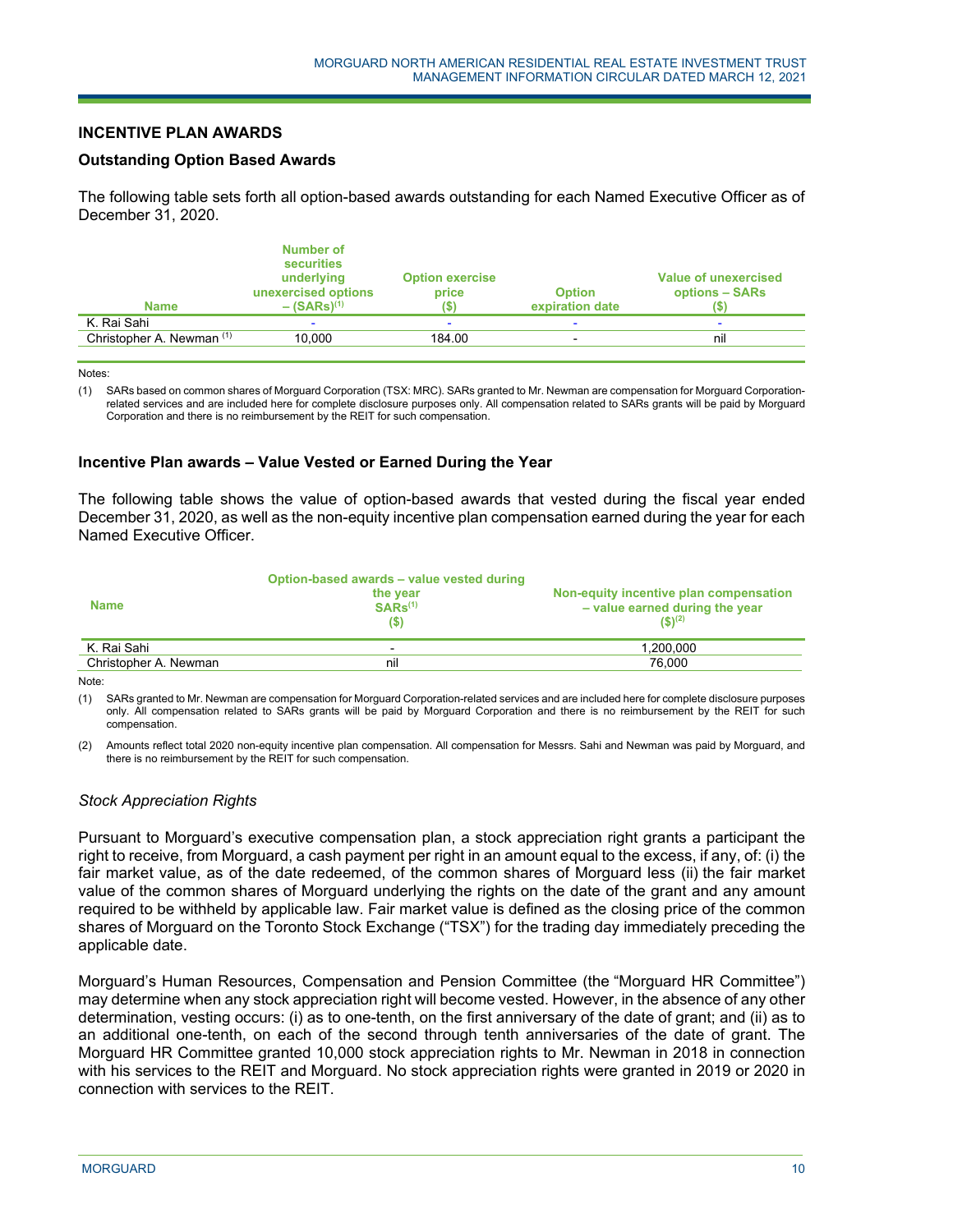The costs of SARs awarded to employees of Morguard (and its wholly-owned subsidiaries) who also serve as NEOs of the REIT will be borne by Morguard and the Board of Trustees are not required to approve such awards.

## *Pension Plan Benefits*

Pursuant to Morguard's executive compensation plan, Mr. Newman is accruing benefits under the Morguard Corporation Employees' Retirement Plan ("MC Plan") defined contribution provisions. The defined contribution provision of the MC Plan provides a retirement benefit of an annual pension in the form of payment elected by the Member, in the amount which can be purchased from an Insurer by the company on the Member's behalf with the Account Balance, at the election of the member, at the time of his/her retirement. The normal retirement age is 65. Morguard shall contribute to the Company Contributions Account of Mr. Newman an amount equal to 5% of his Defined Contribution Earnings, up to the DC maximum contribution limit for the year. The 2020 contribution limit for a registered DC plan was \$27,830.

Defined Contribution Members are not required to contribute. Defined Contribution Member may elect to contribute a percentage of his Defined Contribution Earnings to his Voluntary Contributions Account. A member who retires may elect to receive his Member Voluntary Contributions Account Balance as a cash lump sum payment less any applicable withholding tax. The aggregate of company contributions and members voluntary contributions are subject to limits prescribed in the Income Tax Act.

At December 31, 2020 Mr. Newman had the following accumulated benefits:

j

| <b>Name</b><br>(a)                   | <b>Accumulated</b><br>value at start of<br>vear<br>$($ \$) (b) | <b>Compensatory</b><br>change<br>$(S)$ (c) | Non-<br>compensatory<br>change<br>$($ \$) $(d)$ | <b>Accumulated</b><br>value at year end<br>(\$) (e) |
|--------------------------------------|----------------------------------------------------------------|--------------------------------------------|-------------------------------------------------|-----------------------------------------------------|
| Christopher A. Newman <sup>(1)</sup> | 69.197                                                         | 4.275                                      | 20.143                                          | 93,615                                              |

Note:

(1) Amounts reflect total benefits.

# **Compensation Discussion and Analysis**

The compensation of Morguard, Morguard GP and the U.S. Manager will be calculated in accordance with the Services Agreement, the Limited Partnership Agreement and the U.S. Management Agreements, respectively, and is not subject to the general discretion of the Board. Accordingly, compensation received from Morguard by persons provided by Morguard as officers of the REIT is not within or subject to the discretion of the Board.

[Remainder of the page left intentionally blank.]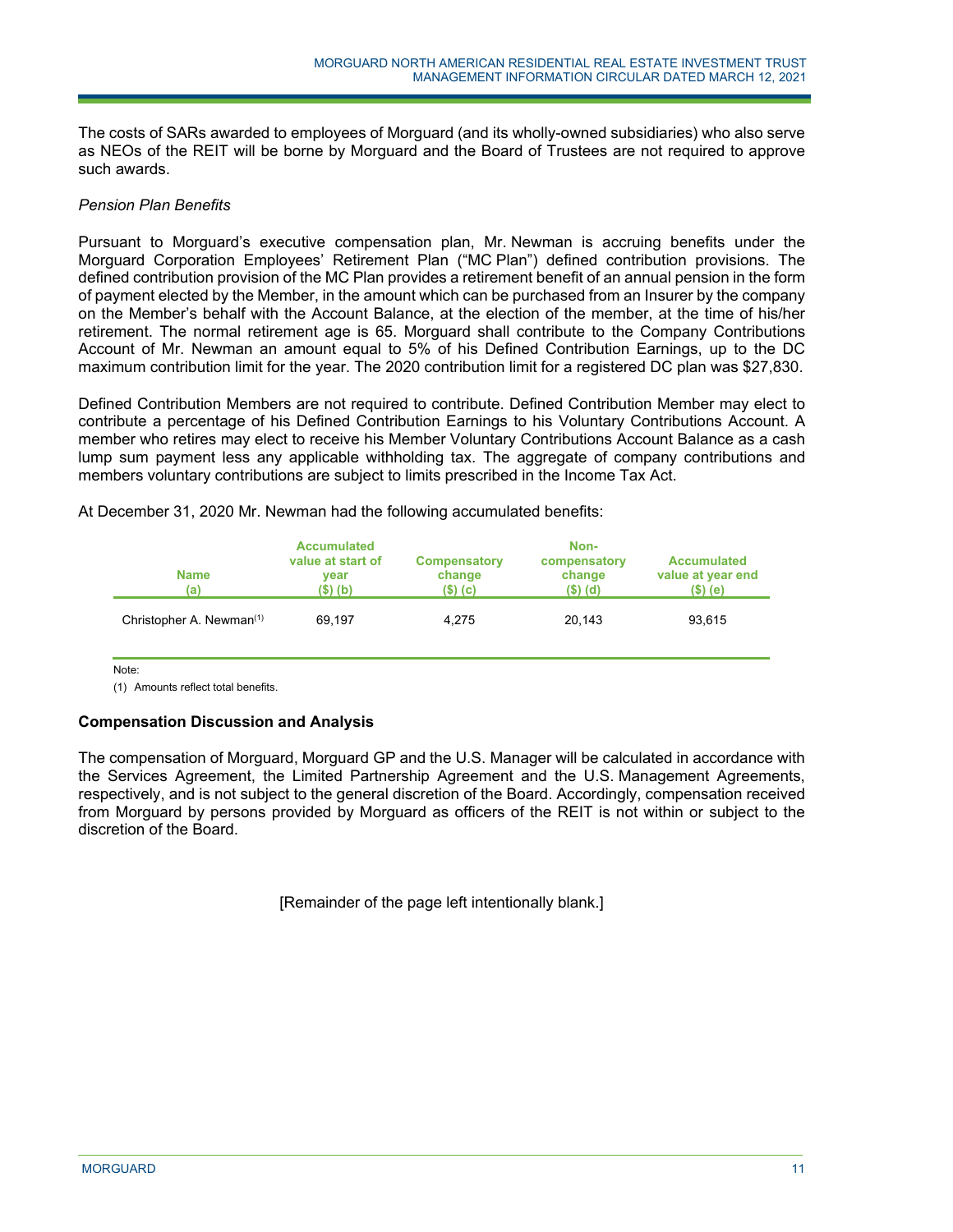# **Performance Graph**

The following graph shows a comparison over the period beginning with the initial public offering and ending December 31, 2020, of the value of \$100 originally invested in the Units with the cumulative returns of the TSX/S&P Composite Index, the TSX/S&P Real Estate Index and the TSX/S&P Capped REIT Index:



# **REMUNERATION OF TRUSTEES**

A person who is employed by and receives a salary from the REIT or Morguard does not receive any remuneration from the REIT for serving as a Trustee. Trustees who are not employed by the REIT or Morguard receive remuneration from the REIT in the amount of \$30,000 per year as an annual retainer (increased from \$22,000 per year effective April 1, 2018). Also, each Trustee or committee member, other than a person employed by the REIT or Morguard, receives \$1,000 per meeting attended with an additional \$10,000 for the audit committee chair, and \$2,500 for each other committee chair. The Trustees are entitled to be reimbursed for their reasonable out-of-pocket expenses incurred in connection with the REIT.

The Compensation and Governance Committee (the "C&G Committee") reviews Trustee compensation annually and makes recommendations on remuneration to the Board of Trustees. In reviewing Trustee compensation, the C&G Committee considers the responsibilities and time commitment of the Trustees and benchmarks compensation at comparable real estate investment trusts in the Canadian real estate industry.

The REIT paid \$241,500 in 2020 in respect of Trustee fees during the year ended December 31, 2020 (compared to \$256,500 for 2019). The following table shows the amounts earned by individual nonmanagement trustees during the year ended December 31, 2020.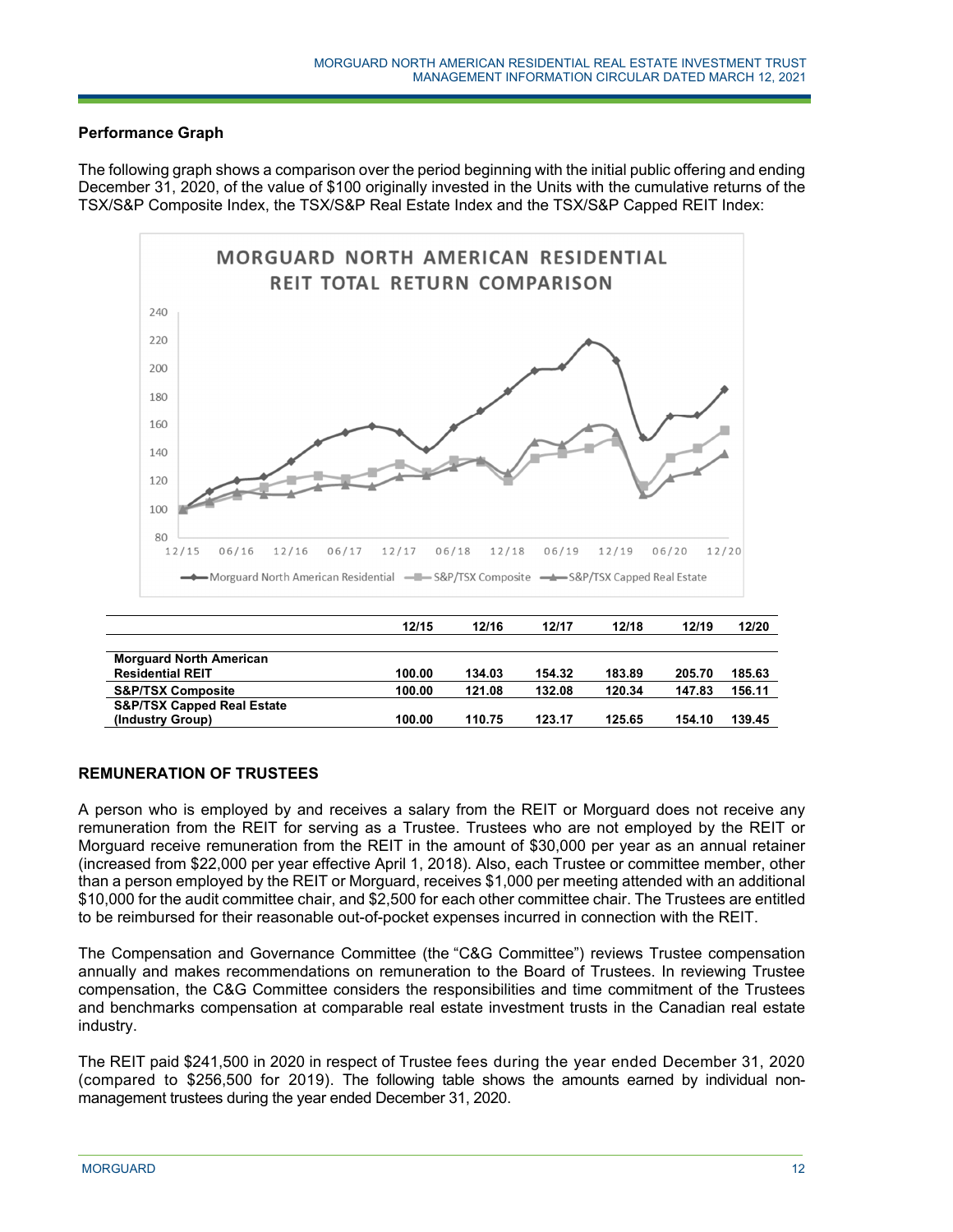| <b>Trustees</b>                   | <b>Board retainer</b><br>$($ \$) | <b>Committee Chair</b><br>retainer (\$) | <b>Board attendance</b><br>fees $(5)$ | <b>Committee</b><br>attendance fees (\$) | <b>All other</b><br>compensation (\$) | <b>Total</b><br>$($ \$) |
|-----------------------------------|----------------------------------|-----------------------------------------|---------------------------------------|------------------------------------------|---------------------------------------|-------------------------|
| Avtar T. Bains                    | 30,000                           | $\overline{\phantom{a}}$                | 5,000                                 | 3.000                                    | ۰                                     | 38,000                  |
| Dino Chiesa                       | 30,000                           | $\overline{\phantom{a}}$                | 5.000                                 | 4.000                                    | -                                     | 39,000                  |
| Mel Leiderman                     | 30,000                           | 10,000                                  | 5,000                                 | 4.000                                    |                                       | 49,000                  |
| <b>Frank Munsters</b>             | 30,000                           | 2.500                                   | 4.000                                 | 2.000                                    | ۰                                     | 38,500                  |
| Bruce K. Robertson <sup>(1)</sup> | 30,000                           | $\overline{\phantom{a}}$                | 5.000                                 | 4.000                                    | 61.500                                | 100,500                 |
| William O. Wallace                | 30,000                           | $\overline{\phantom{a}}$                | 5.000                                 | 3.000                                    | ۰                                     | 38,000                  |

Notes:

(1) Amounts under "All other compensation" reflect that Mr. Robertson was compensated for services as a director of Morguard Corporation.

# **TRUSTEES' AND OFFICERS' LIABILITY INSURANCE**

The REIT carries trustees' and officers' liability insurance. Under this insurance coverage, the REIT is reimbursed for insured claims where payments have been made under indemnity provisions on behalf of its Trustees and officers contained in the Declaration of Trust, subject to a deductible for each loss, which is paid by the REIT. Individual Trustees and officers of the REIT will also be reimbursed for insured claims arising during the performance of their duties for which they are not indemnified by the REIT. Excluded from insurance coverage are illegal acts, acts which result in personal profit and certain other acts. The Declaration of Trust provides for the indemnification in certain circumstances of Trustees and officers of the REIT from and against liability and costs in respect of any action or suit against them in respect of the execution of their duties of office. The REIT insurance policy covers claims made against the insured during the policy period with a limit of \$30,000,000 during the policy year and a limit of \$30,000,000 in respect of each claim. The premium paid by the REIT for this coverage for the year ended December 31, 2020, was \$97,026 (compared to \$85,238 for 2019).

# **INDEBTEDNESS OF TRUSTEES AND EXECUTIVE OFFICERS**

No Trustees, executive officers or proposed nominees for election as Trustees (or any associates thereof) are indebted to the REIT and the REIT has not guaranteed or otherwise agreed to provide assistance in the maintenance or servicing of any indebtedness of any Trustee, executive officer or proposed nominee for election as a Trustee (or any associates thereof). For discussion of indebtedness of certain Directors and Officers of Morguard, please see the Morguard Circular.

#### **INTERESTS OF INFORMED PERSONS IN MATERIAL TRANSACTIONS**

j

Other than as disclosed in this Circular, there are no material interests, direct or indirect, of any Trustee or executive officer of the REIT, any Unitholder that beneficially owns, or controls or directs, (directly or indirectly) more than 10% of the Units or Special Voting Units of the REIT, or any associate or affiliate of any of the foregoing persons, in any transaction since January 1, 2020 that has materially affected, or is reasonably expected to materially affect, the REIT or any of its subsidiaries.

K. Rai Sahi (Trustee, Chair of the Board and Chief Executive Officer of the REIT), Christopher A. Newman (Chief Financial Officer of the REIT), Beverley G. Flynn (Senior Vice President, General Counsel and Secretary of the REIT), Paul Miatello (Senior Vice President of the REIT), John Talano (Vice President, U.S. Operations of the REIT), Angela Sahi (Senior Vice President of the REIT), and Brian Athey (Vice President of the REIT) and certain others associated with the REIT are employees of Morguard and have ongoing relationships with Morguard. The REIT indirectly acquired certain properties from Morguard and entered into certain agreements with Morguard. In addition, Morguard holds a significant effective interest in the REIT.

For a discussion of the arrangements with Morguard, please see the most recent Annual Information Form dated February 16, 2021, which may be accessed electronically under the REIT's profile on SEDAR at www.sedar.com.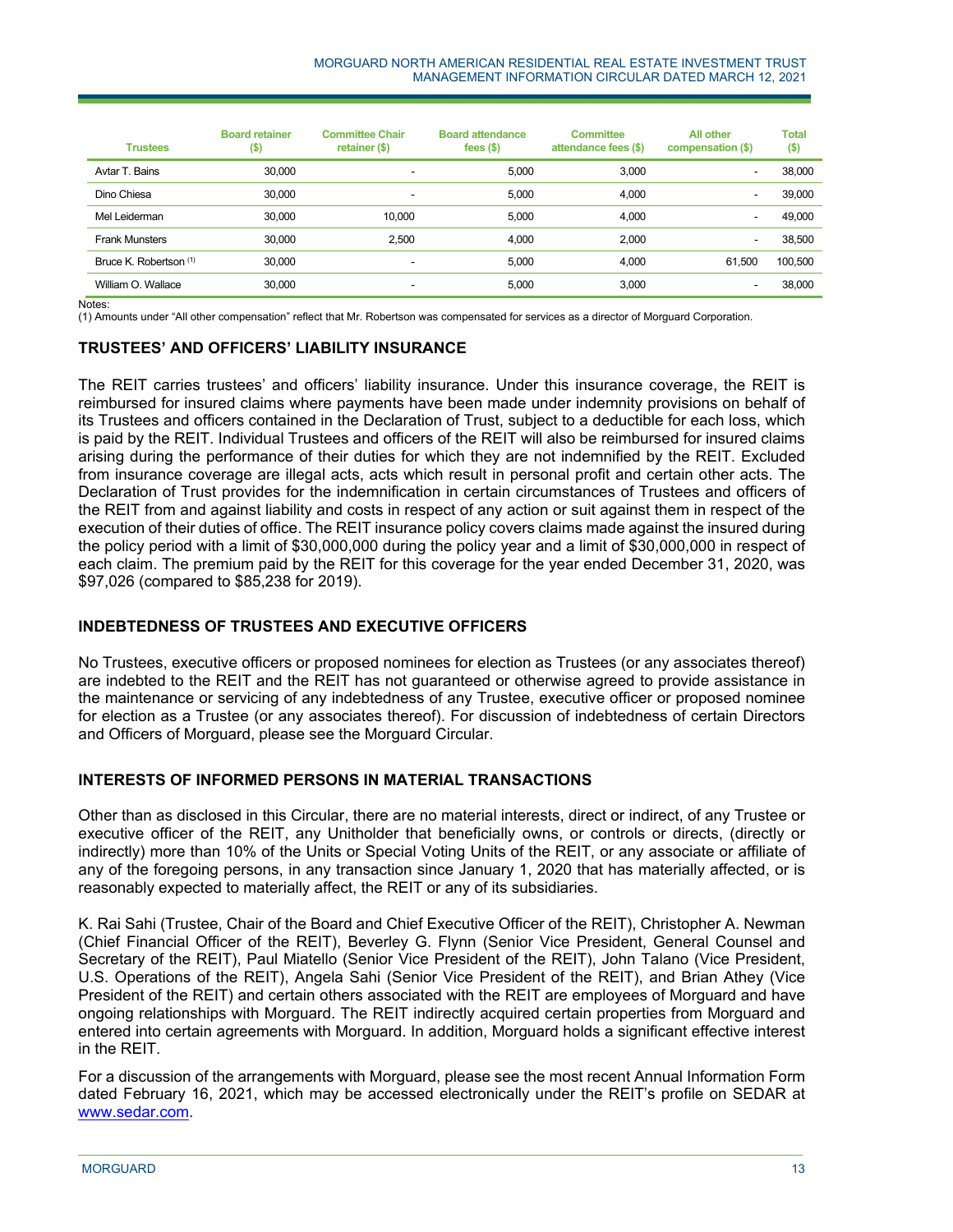# **STATEMENT OF CORPORATE GOVERNANCE PRACTICES**

#### **Governance and Board of Trustees**

The Declaration of Trust provides that, subject to certain conditions, the Trustees have full, absolute and exclusive power, control and authority over the REIT's assets, affairs and operations, to the same extent as if the Trustees were the sole and absolute legal and beneficial owners of the REIT's assets. The governance practices, investment guidelines and operating policies of the REIT are overseen by a Board consisting of a minimum of three and a maximum of ten Trustees, a majority of whom are Independent Trustees and a majority of whom (and a majority of Independent Trustees) are Canadian residents. The REIT has seven Trustees.

The mandate of the Board, which is discharged directly or through one of the three committees of the Board, is one of stewardship and oversight of the REIT and its business, and includes responsibility for strategic planning, review of operations, disclosure and communication policies, oversight of financial and other internal controls, corporate governance, Trustee orientation and education, senior management review and oversight, and Trustee compensation and assessment. The Board's written mandate is attached to this Circular as Appendix A.

The standard of care and duties of the Trustees provided in the Declaration of Trust is similar to those imposed on directors of a corporation governed by the *Canada Business Corporations Act*. Accordingly, each Trustee is required to exercise the powers and discharge the duties of his or her office honestly, in good faith and in the best interests of the REIT and the Unitholders and, in connection therewith, to exercise the degree of care, diligence and skill that a reasonably prudent person would exercise in comparable circumstances. The Declaration of Trust provides that each Trustee is entitled to indemnification from the REIT in respect of the exercise of the Trustee's powers and the discharge of the Trustee's duties, provided that the Trustee acted honestly and in good faith with a view to the best interests of the REIT and the Unitholders or, in the case of a criminal or administrative action or proceeding that is enforced by a monetary penalty, where the Trustee had reasonable grounds for believing that his or her conduct was lawful.

Trustees are elected at each annual meeting of Unitholders to hold office for a term expiring at the close of the next annual meeting, or until a successor is appointed, and are eligible for re-election. Nominees are nominated by Morguard in connection with its nomination rights described below, or the C&G Committee, in each case for election by Unitholders as Trustees in accordance with the provisions of the Declaration of Trust and are included in the Meeting Materials sent to Unitholders prior to each annual meeting of Unitholders.

The Unitholders or the Trustees are entitled to change the number of Trustees comprising the Board. A quorum of the Trustees, being the majority of the Trustees then holding office (provided a majority of the Trustees comprising such quorum are residents of Canada), are permitted to fill a vacancy in the Board, except a vacancy resulting from a failure of the Unitholders to elect the required number of Trustees. In the absence of a quorum of Trustees, or if the vacancy has arisen from a failure of the Unitholders to elect the minimum required number of Trustees, the Trustees will promptly call a special meeting of the Unitholders to fill the vacancy. If the Trustees fail to call that meeting or if there is no Trustee then in office, any Unitholder will be entitled to call such meeting. Except as otherwise provided in the Declaration of Trust, the Trustees may, between annual meetings of Unitholders, appoint one or more additional Trustees to serve until the next annual meeting of Unitholders, provided that the number of additional Trustees so appointed will not at any time exceed one-third of the number of Trustees who held such office at the conclusion of the immediately preceding annual meeting of Unitholders. Any Trustee may resign upon no less than 30 days' written notice to the REIT, provided that if such resignation would cause the number of remaining Trustees to be less than a quorum, such resignation will not be effective until a successor is appointed. Any Trustee may be removed by an ordinary resolution passed by a majority of the votes cast at a meeting of Unitholders called for that purpose.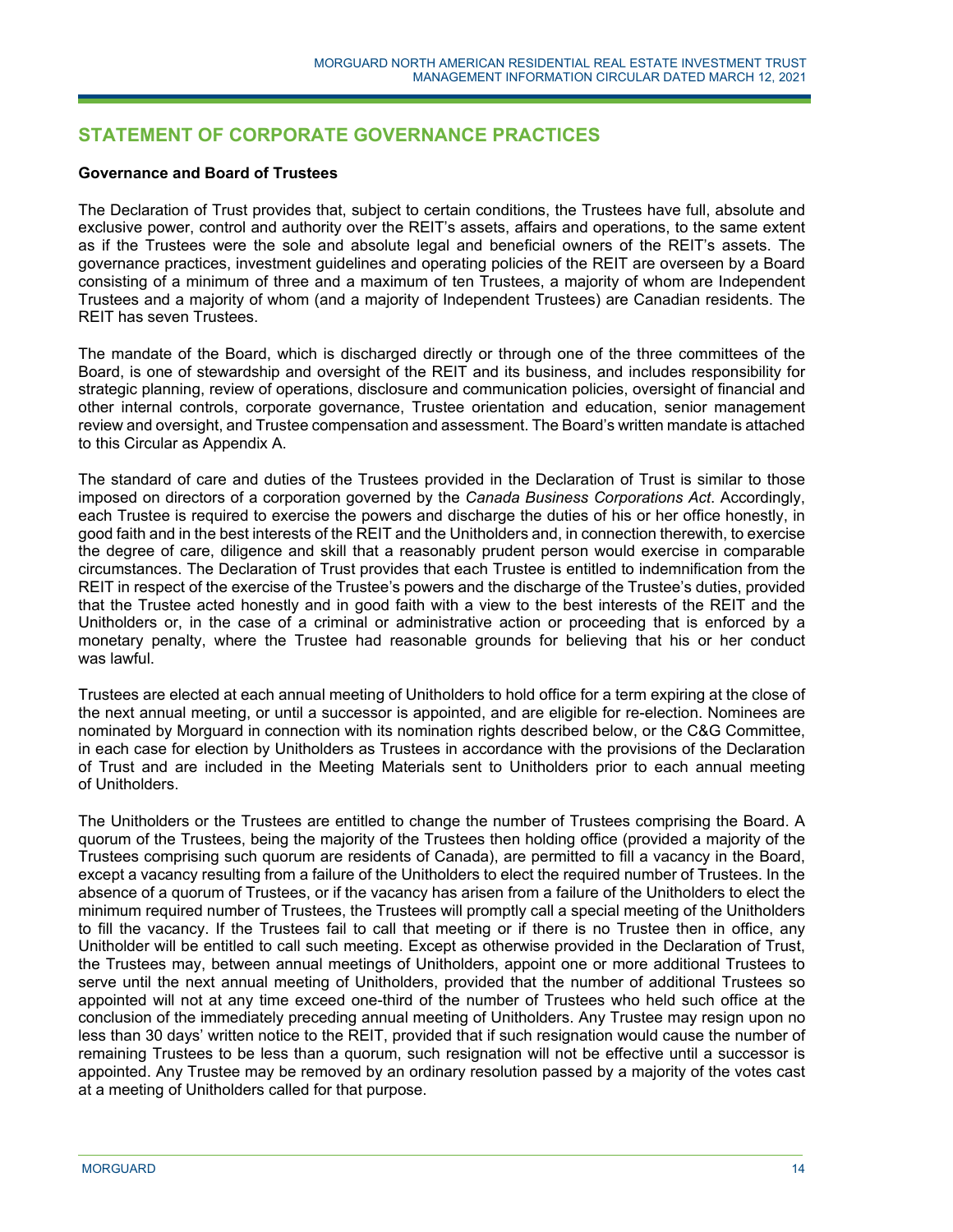The Declaration of Trust grants Morguard the exclusive right to nominate a number of Trustees, proportionate to Morguard's ownership interest in the REIT (on a fully diluted basis), whether held directly or indirectly, rounded down to the nearest whole number, for election by Unitholders provided that, so long as Morguard owns at least a 10% ownership interest in the REIT (on a fully diluted basis), whether held directly or indirectly, Morguard shall have the right to nominate not less than one Trustee.

The following table sets forth certain information regarding each of the individuals who are the Trustees of the REIT.

| Name and Municipality of Residence | <b>Position with the REIT</b>                                     | <b>Principal Occupation</b>                                                                       |  |
|------------------------------------|-------------------------------------------------------------------|---------------------------------------------------------------------------------------------------|--|
| Mississauga, Ontario               | Trustee, Chair of the Board and<br><b>Chief Executive Officer</b> | Chair and Chief Executive Officer, Morguard<br>Corporation                                        |  |
| Toronto, Ontario                   | Independent Trustee                                               | <b>Corporate Director</b>                                                                         |  |
| Vancouver, British Columbia        | Independent Trustee, Lead Trustee                                 | Real estate adviser and investor                                                                  |  |
| Toronto, Ontario                   | <b>Independent Trustee</b>                                        | Principal, Chiesa Group (commercial property<br>investors), Corporate Director                    |  |
| Burlington, Ontario                | Independent Trustee                                               | President, Wallace Automotive Inc.                                                                |  |
| Toronto, Ontario                   | <b>Independent Trustee</b>                                        | Senior Consultant, Lipton LLP (an accounting<br>firm)                                             |  |
| Toronto, Ontario                   |                                                                   | Vice President, Investments, The<br>Woodbridge Company Limited (an<br>investment holding company) |  |

#### Notes:

(1) Member of the Audit Committee.

(2) Member of the C&G Committee.

(3) Member of the Investment Committee.

Mr. Sahi, through direct and indirect holdings, owns approximately 60.28% of Morguard Corporation. As of March 12, 2021, Morguard Corporation holds approximately 44.74% of the Voting Units through beneficial ownership of 7,944,166 Units and 17,223,090 Class B LP Units. In addition, the Trustees and executive officers of the REIT (or persons acting in such capacity), as a group, beneficially own, directly or indirectly, or exercise control or direction over 1,509,120 Voting Units, representing approximately 2.68% of the Voting Units outstanding as of March 12, 2021. Additional biographical information regarding the seven Trustees of the REIT for the past five years is set out above under the section entitled "Nominees for Election to the Board of Trustees".

# **Position Descriptions**

#### *The Chair of the Board and Committee Chairs*

K. Rai Sahi, the Chair of the Board, is not an Independent Trustee. Avtar T. Bains acts as Lead Trustee. The Board has adopted a written position description for the Chair of the Board which sets out the Chair's key responsibilities, including duties relating to setting agendas for Board meetings, chairing Board and Unitholder meetings, trustee development and communicating with Unitholders and regulators. The Board has also adopted a written position description for each of the committee Chairs that set out each of the committee Chair's key responsibilities, including duties relating to setting committee meeting agendas, chairing committee meetings and working with the respective committee and management to ensure, to the greatest extent possible, the effective functioning of the committee. These descriptions are reconsidered by the Board for approval annually.

#### *Chief Executive Officer of the REIT*

The primary functions of the Chief Executive Officer of the REIT are to lead the management of the REIT's business and affairs and to lead the implementation of the resolutions and policies of the Board. The Board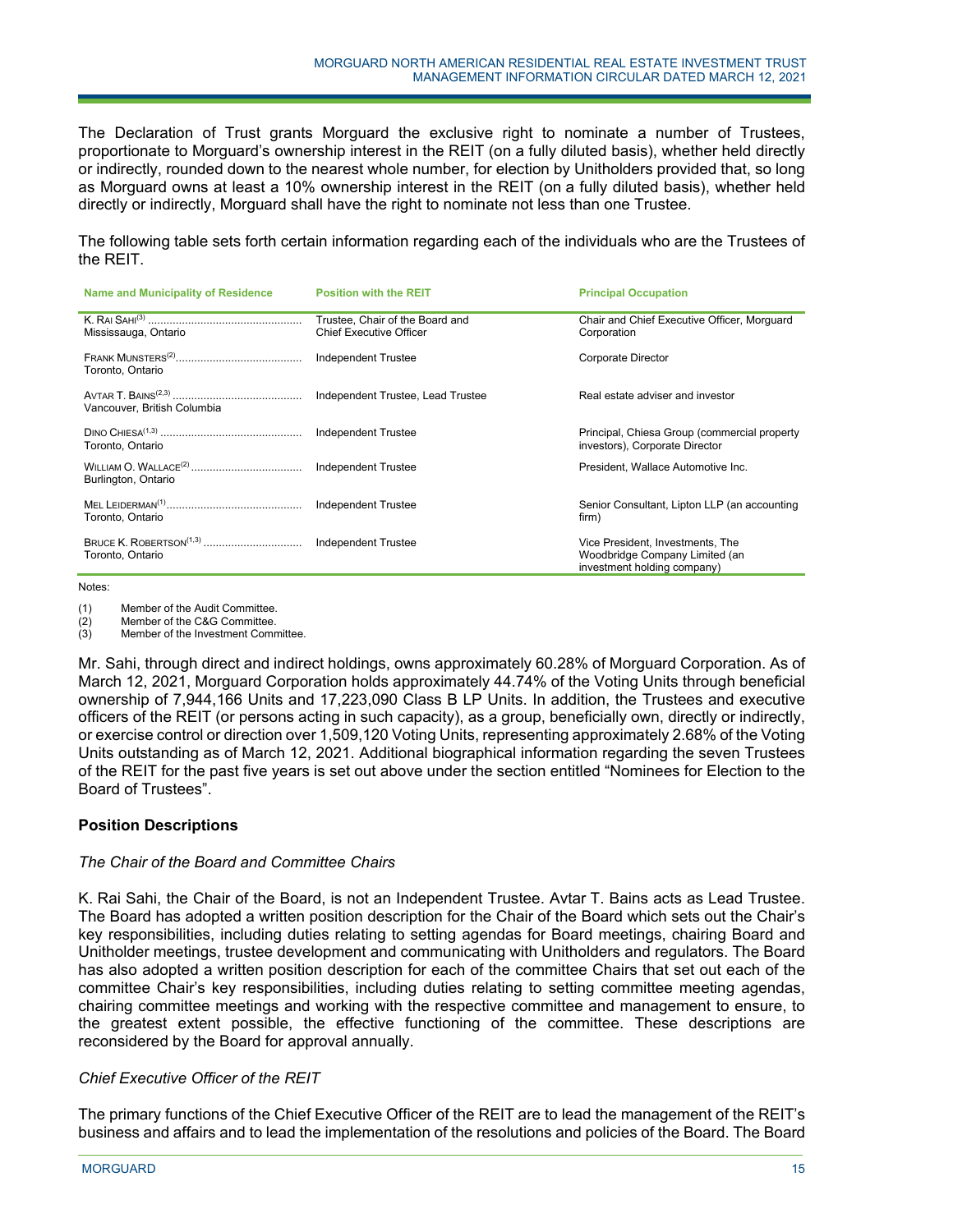has developed a written position description and mandate for the Chief Executive Officer which sets out the Chief Executive Officer's key responsibilities, including duties relating to strategic planning, operational direction, Board interaction, succession planning and communication with Unitholders and regulators. The Chief Executive Officer mandate is reviewed by the Board for approval annually.

## **Committees of the Board**

Pursuant to the Declaration of Trust, the Board has established three standing committees: Audit Committee, C&G Committee and Investment Committee. All members of the Audit Committee and the C&G Committee are Independent Trustees and, as of December 31, 2020 a majority of the members of the Investment Committee are Independent Trustees.

## *Audit Committee*

The Audit Committee consists of Mel Leiderman (Chair), Bruce K. Robertson, and Dino Chiesa, each of whom is "independent" and "financially literate" within the meaning of National Instrument 52-110 — *Audit Committees*. Each of the Audit Committee members has an understanding of the accounting principles used to prepare the REIT's financial statements, experience preparing, auditing, analyzing or evaluating comparable financial statements and experience as to the general application of relevant accounting principles, as well as an understanding of the internal controls and procedures necessary for financial reporting. For the education and experience of each member of the Audit Committee relevant to the performance of his or her duties as a member of the Audit Committee, see their biographies outlined above under the section entitled "Nominees for Election to the Board of Trustees".

The Board has adopted a written charter for the Audit Committee, which sets out the Audit Committee's responsibility in reviewing the financial statements of the REIT and public disclosure documents containing financial information and reporting on such review to the Board, ensuring that adequate procedures are in place for the review of the REIT's public disclosure documents that contain financial information, overseeing the work and reviewing the independence of the external auditors and reviewing, evaluating and approving the internal control procedures that are implemented and maintained by management. The Audit Committee is also responsible for recommending the adoption of an enterprise risk management program and an environmental management program for the REIT and for supervising the REIT's compliance with and implementation of the risk and environmental programs.

# *Compensation and Governance Committee*

The C&G Committee consists of Frank Munsters (Chair), Avtar T. Bains and William O. Wallace. The C&G Committee is charged with reviewing, overseeing and evaluating the governance and nominating policies and the compensation policies of the REIT. In addition, the C&G Committee is responsible for: (i) assessing the effectiveness of the Board, each of its committees and individual Trustees; (ii) overseeing the recruitment and selection of candidates as Trustees of the REIT, other than Morguard's nominees; (iii) organizing an orientation and education program for new Trustees and coordinating continuing Trustee development programs; (iv) considering and approving proposals by the Trustees to engage outside advisers on behalf of the Board as a whole, or on behalf of the Independent Trustees; (v) reviewing and making recommendations to the Board concerning any change in the number of Trustees composing the Board; (vi) administering any Unit option or purchase plan of the REIT or any other compensation incentive programs; (vii) assessing the performance of the officers and other members of the executive management team of the REIT; (viii) reviewing and approving the compensation paid by the REIT, if any, to consultants of the REIT; and (ix) reviewing and making recommendations to the Board concerning the level and nature of the compensation payable, if any, to the Trustees and officers of the REIT.

To ensure the C&G Committee has the expertise to carry out its mandate, the members have acquired an understanding of relevant issues relating to governance and compensation.

Frank Munster's has gained experience in human resources and compensation matters by serving in executive leadership positions in several public companies, including Morguard and TWC Enterprises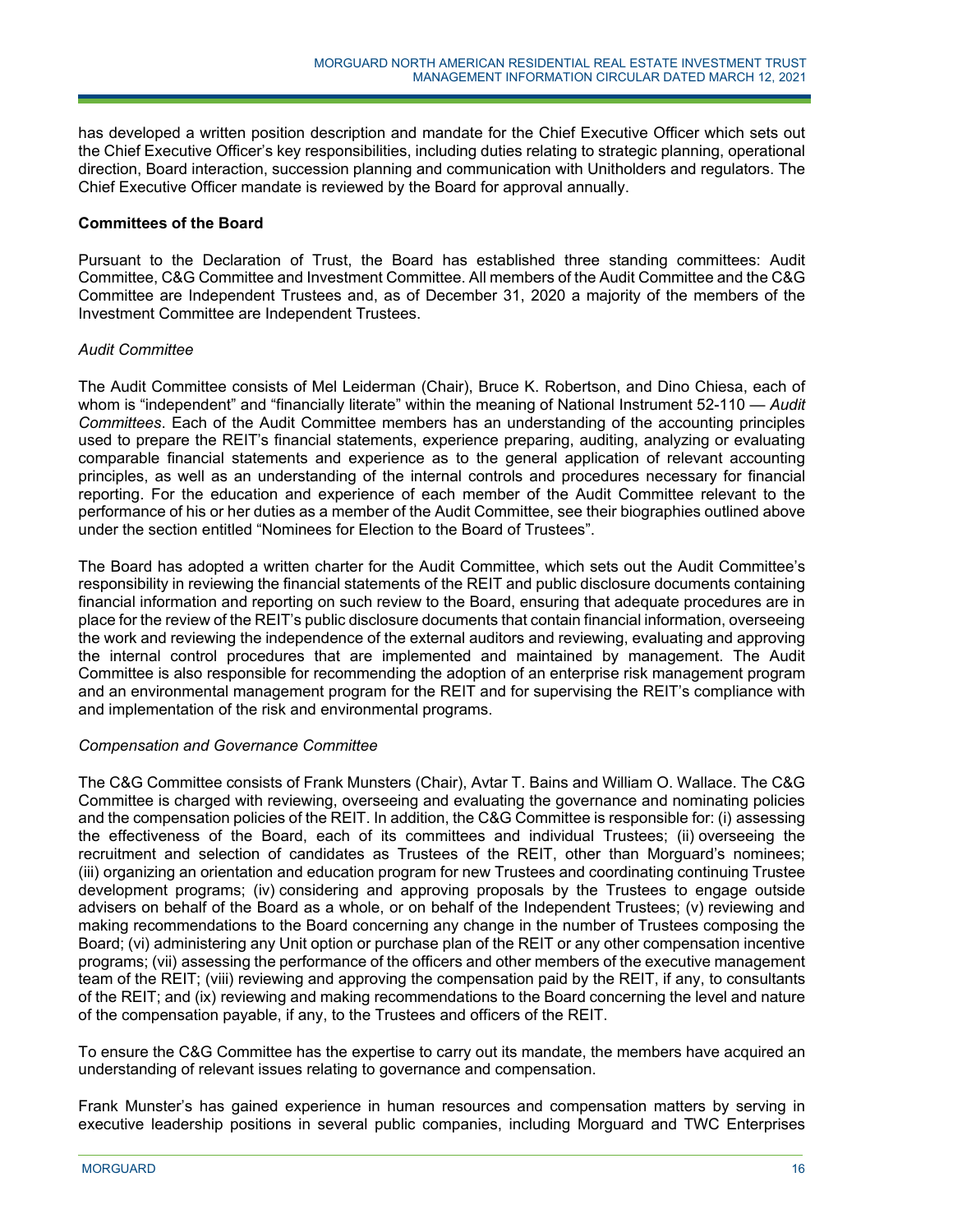Limited, and has had responsibilities that included overview and board reporting on benefit, pension and compensation programs. Avtar T. Bains has similarly gained experience in risk and compensation matters by serving as a senior executive in a major organization, namely Colliers International. William O. Wallace, through 20 years of business ownership and his service with international advisory groups and councils, has experience and knowledge with internal risk management and reporting.

## *Investment Committee*

Pursuant to the Investment Committee charter, each of the Investment Committee members must have at least five years of substantial experience in the real estate industry. The Investment Committee consists of K. Rai Sahi (Chair), Avtar T. Bains, Bruce K. Robertson and Dino Chiesa. The Investment Committee may authorize, without Board approval, proposed acquisitions, dispositions or borrowings where the acquisition, disposition or borrowing, including the assumption or granting of any mortgage but not the renewal, extension or modification of any existing mortgage which can be approved by the REIT GP (if so delegated by the Board), where the value of such transaction does not exceed \$25 million. The Investment Committee may also recommend to the Board whether to approve or reject proposed transactions, where the value of such transaction exceeds \$25 million.

## **Orientation and Continuing Education**

The C&G Committee has put in place an orientation program for new Trustees under which a new Trustee will meet with the Chair of the Board, the Lead Trustee and members of the executive management team of the REIT. A new Trustee will be provided with comprehensive orientation and education as to the nature and operation of the REIT and its business, as to the role of the Board and its committees and the Lead Trustee, and as to the contribution that an individual Trustee is expected to make. The C&G Committee will be responsible for coordinating continuing Trustee development programs to enable the Trustees to maintain or enhance their skills and abilities as Trustees as well as ensuring their knowledge and understanding of the REIT and its business remains current.

#### **Board Oversight of Risk**

Pursuant to the Board of Trustees charter, the Board of Trustees is responsible for identifying the principal risks of the business and ensuring these risks are being appropriately managed. The Board periodically discusses with management the REIT's guidelines and policies with respect to risk assessment, risk management, and major strategic, financial and operational risk exposures, and the steps management has taken to monitor and control any exposure resulting from such risks. The Board of Trustees relies upon the Chief Executive Officer, the Chief Financial Officer, the Senior Vice President, General Counsel & Corporate Secretary to supervise day-to-day risk management, each of whom provides reports directly to the Board of Trustees and certain Board Committees, as appropriate.

#### **Ethical Business Conduct**

The Board has adopted a written code of business conduct and ethics applicable to the Trustees, officers and employees of the REIT and its subsidiaries, as well as to the directors, officers and employees of Morguard GP. The code sets out the Board's expectations for the conduct of such persons in their dealings on behalf of the REIT. The Board has established confidential reporting procedures in order to encourage individuals to raise concerns regarding matters addressed by the code on a confidential basis free from discrimination, retaliation or harassment. Those who violate the code may face disciplinary actions, including dismissal.

#### **Nomination and Assessment of Trustees**

j

The Board has established a C&G Committee that is responsible for, other than for Morguard's nominees, overseeing the recruitment and selection of candidates as Trustees of the REIT. The recruitment and selection of such candidates involves an identification of the qualifications for Trustees that are required to fulfill Board responsibilities and an evaluation of the qualifications that existing Trustees possess. The C&G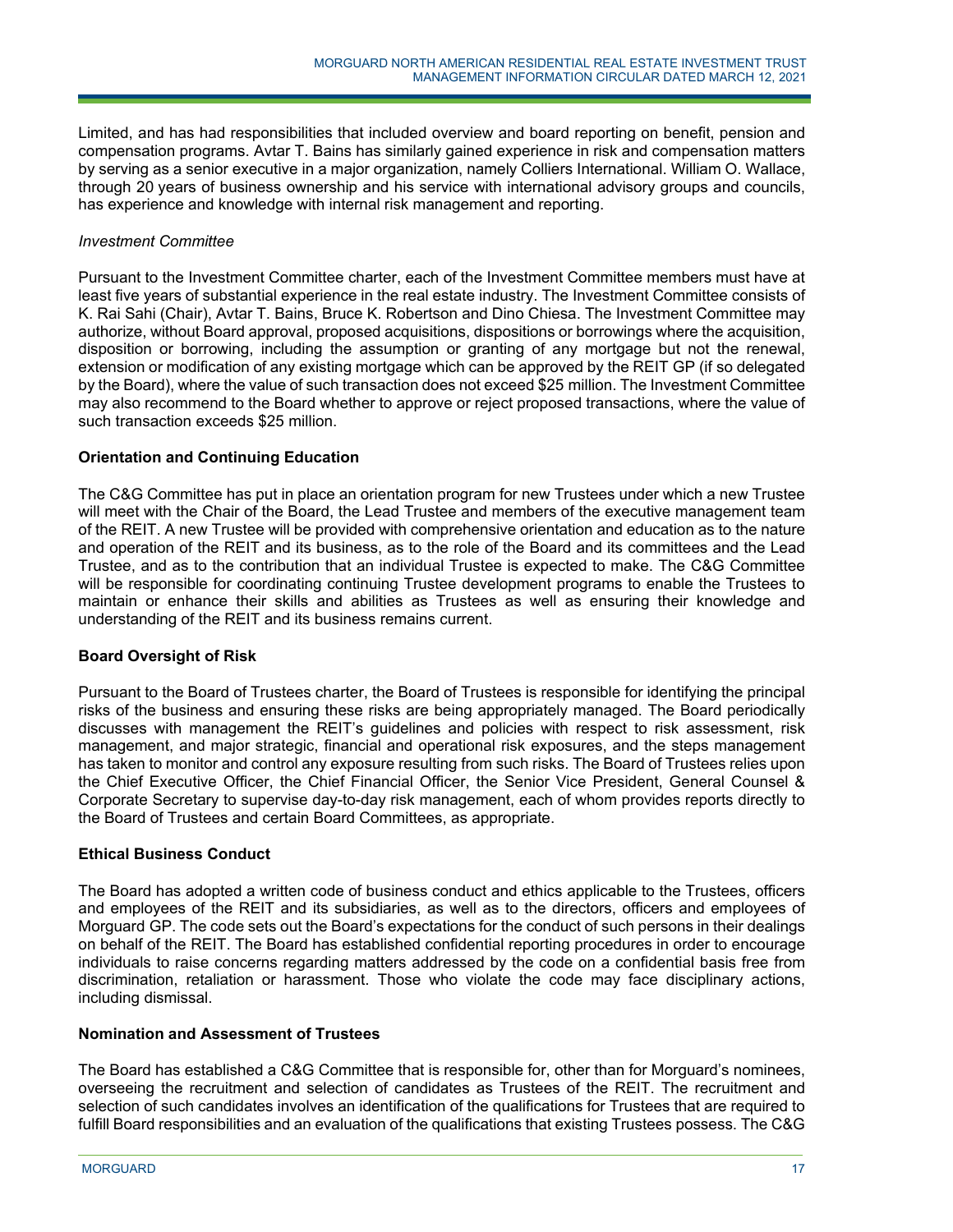Committee is then expected to recommend candidates to the Board for nomination as Trustees to be elected by the Unitholders.

The following are the number and proportion, expressed as a percentage, of members of the REIT's Board and executive officers, including all of the REIT's major subsidiaries (as that term is defined in National Instrument 55-104 *Insider Reporting Requirements and Reports Exemptions* and the *Canada Business Corporations Regulations, 2001*), who have self-identified as being a woman, visible minority, person with a disability or an aboriginal person (collectively, "**Designated Groups**"). The REIT has seven trustees and seven executive officers. There are currently zero women (0%), two visible minorities (28.5%), zero aboriginal peoples (0%) and zero persons with disabilities (0%) on the Board, and there is currently two women (28.5%), two visible minorities (28.5%), zero aboriginal peoples (0%) and zero persons with disabilities (0%) that are executive officers. The number and proportion of Trustees and members of senior management who have self-identified as being a member of a Designated Group have been furnished by the respective Trustees and members of senior management on a voluntary basis and such responses have not been independently verified by the REIT.

In assessing candidates and selecting nominees for the Board and the appointment of executive officers, diversity, including representation by Designated Groups, is an important factor considered by the Board and the C&G Committee. At this time the Board has not implemented targets or written policies regarding the identification and nomination of Trustees or appointment of executive officers of individuals from Designated Groups, with the exception of a written policy relating to the identification and nomination of female Trustees, which was adopted during 2018. At this time, the Board does not believe that quotas, strict rules or targets necessarily result in the identification or selection of the best candidates for Trustees or executive officers. However, having assessed the benefit of gender diversity in the composition of the Board, the Board considers and has directed the C&G Committee to consider the level of representation of Designated Groups in executive officer positions and Trustee positions on the Board and to view the level of Designated Group representation and diversity as essential considerations, in addition to required expertise and experience, in evaluating potential candidates for nomination.

The C&G Committee is also responsible for assessing the effectiveness of the Board, each of its committees and individual Trustees. Trustees are regularly surveyed to form the basis of such assessment and such assessment is reviewed by the Chair of the Board, with the exception of the assessment of the Chair of the Board and the non-Independent Trustees, which are reviewed by the Lead Trustee.

The REIT has not adopted terms limits for Trustees. At this time, the REIT believes that term limits have the potential to cause the loss of key Board contributors with a proven track record and who possess valuable institutional memory. Instead, the REIT believes that less rigid mechanisms of Board renewal are more suitable. Annually, the C&G Committee undertakes an evaluation of Board performance, including performance of individual trustees, to ensure that each Trustee continues to be effective and have the necessary skills and experience required by the REIT for an appropriate composition of the Board. Additionally, Unitholders can evaluate and vote on all Trustee nominees annually at the Meeting.

All governance policies are reviewed and assessed by the Board of Trustees on an annual basis.

j

See "Compensation and Governance Committee" above for further discussion of the process for identifying and nominating new directors.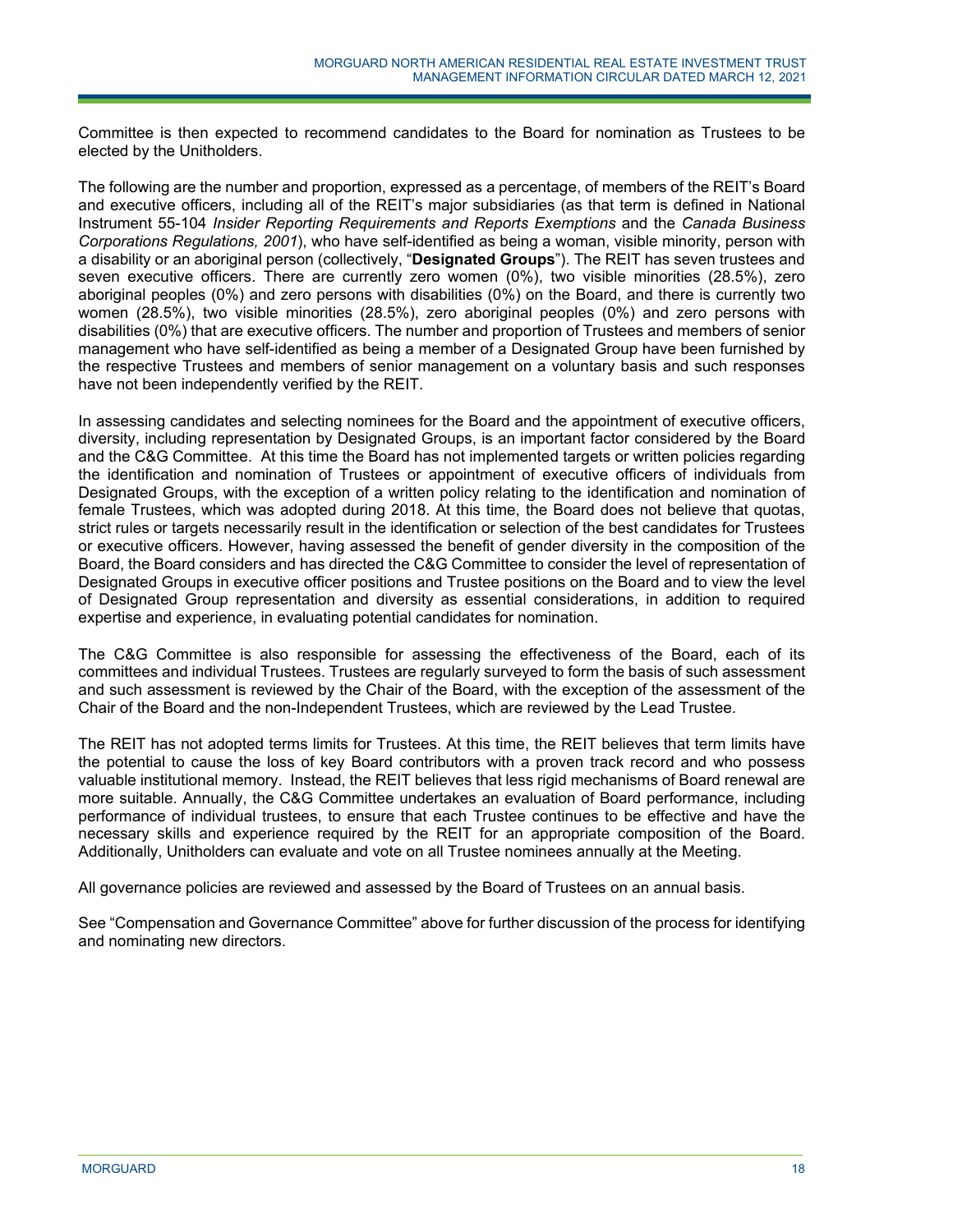## **Committee Attendance**

The following chart sets out the total number of Trustee and committee meetings held in 2020 and the attendance records of each of the Trustees nominated for election:

|                                 | <b>Trustee Meetings</b> | <b>Audit Committee</b> | C&G                      | <b>Investment</b> |
|---------------------------------|-------------------------|------------------------|--------------------------|-------------------|
| Number of Meetings held in 2020 | 5                       |                        |                          |                   |
| Avtar T. Bains                  | 5                       |                        | 3                        |                   |
| Dino Chiesa                     | 5                       |                        |                          |                   |
| Mel Leiderman                   | 5                       | 4                      |                          |                   |
| <b>Frank Munsters</b>           | 4                       |                        |                          |                   |
| Bruce K. Robertson              | 5                       | 4                      |                          |                   |
| K. Rai Sahi                     | 5                       | -                      | $\overline{\phantom{a}}$ |                   |
| William O. Wallace              | 5                       |                        |                          |                   |

# **OTHER BUSINESS**

The Trustees know of no matter to come before the Meeting other than the matters referred to in the accompanying notice of meeting.

## **ADDITIONAL INFORMATION**

Copies of the REIT's latest annual information form (together with the documents incorporated therein by reference), the audited consolidated financial statements for the year ended December 31, 2020, together with a report of the auditors thereon, management's discussion and analysis of the REIT's financial condition and results of operations for the year ended December 31, 2020, and this Circular are available on SEDAR at www.sedar.com as well as on the REIT's website at www.morguard.com and otherwise are available upon request from the REIT.

# **TRUSTEES' APPROVAL**

The contents and the sending of this Circular have been approved by the Board of Trustees.

j

DATED as of the 12th day of March, 2021.

By order of the Board of Trustees

*(Signed) "Beverley G. Flynn"* 

BEVERLEY G. FLYNN **Secretary**